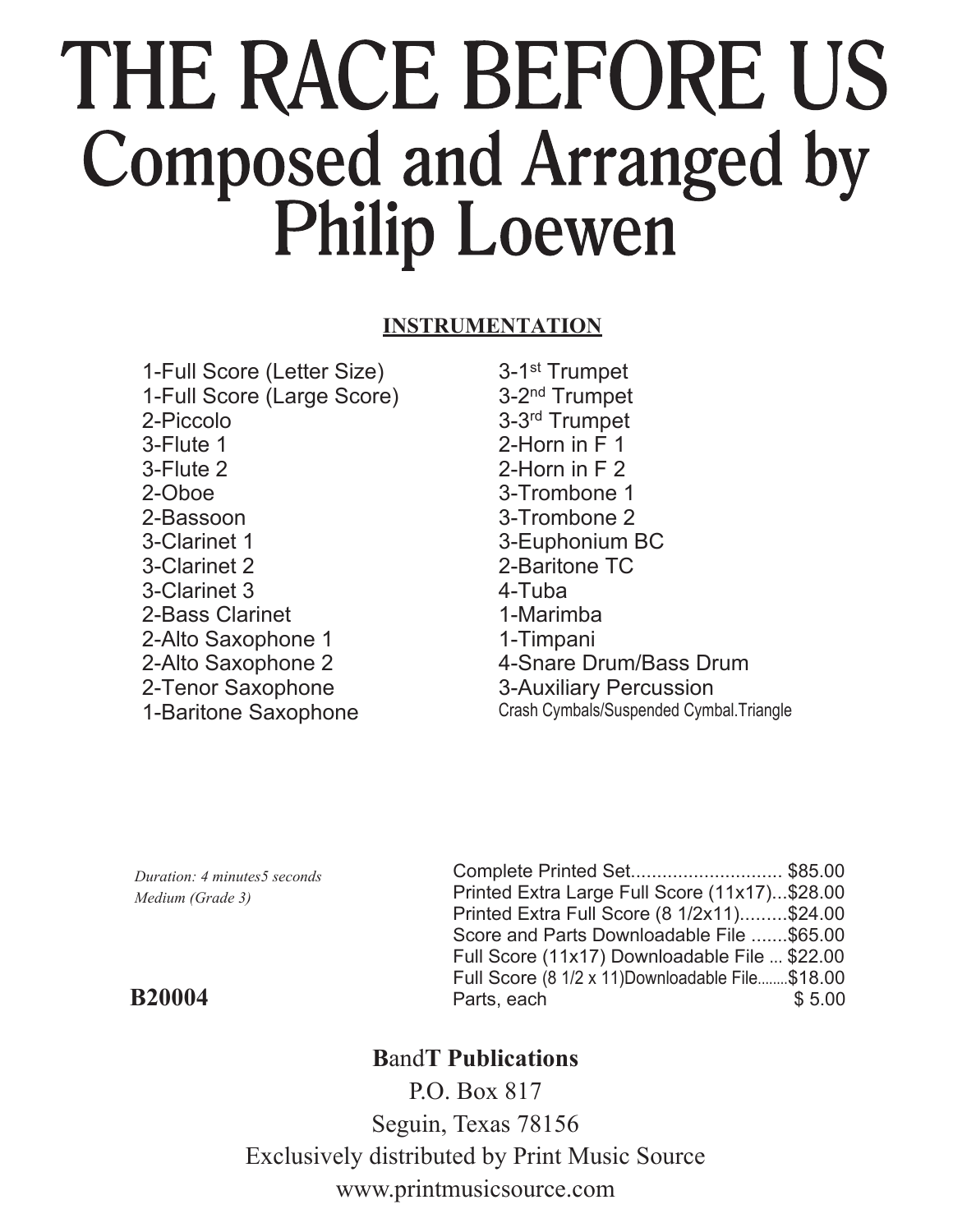

# THE RACE BEFORE US

The title is derived from the text from Hebrews:

*"Therefore, since we are surrounded by such a huge crowd of witnesses to the life of faith, let us strip off every weight that slows us down, especially the sin that so easily trips us up. And let us run with endurance the race God has set before us." -* Hebrews 12:1 (NLT)

This colorful and driving rhythmic work explores a host of sonorities and builds to a rousing climax. Ideal for contest and festival performances.

# **Notes on the Composer**

**Philip Loewen, a life-long resident of central Pennsylvania, received a B.S. in Music Education from the Pennsylvania State University. He worked as a band director, instrumental music instructor, and music theory instructor in the public schools for over 30 years, teaching grades 5 – 12. Since retiring from public school teaching, he has taught saxophone and improvisation as an adjunct at Juniata College. Philip is also active as a church musician and instrumentalist, and plays in several jazz and community concert bands. As a composer, he has written works for jazz and concert bands, anthems for church choir, and contemporary Christian pieces for use in praise and worship. His compositions have been performed at colleges, high schools, and churches throughout the Mid-Atlantic area.**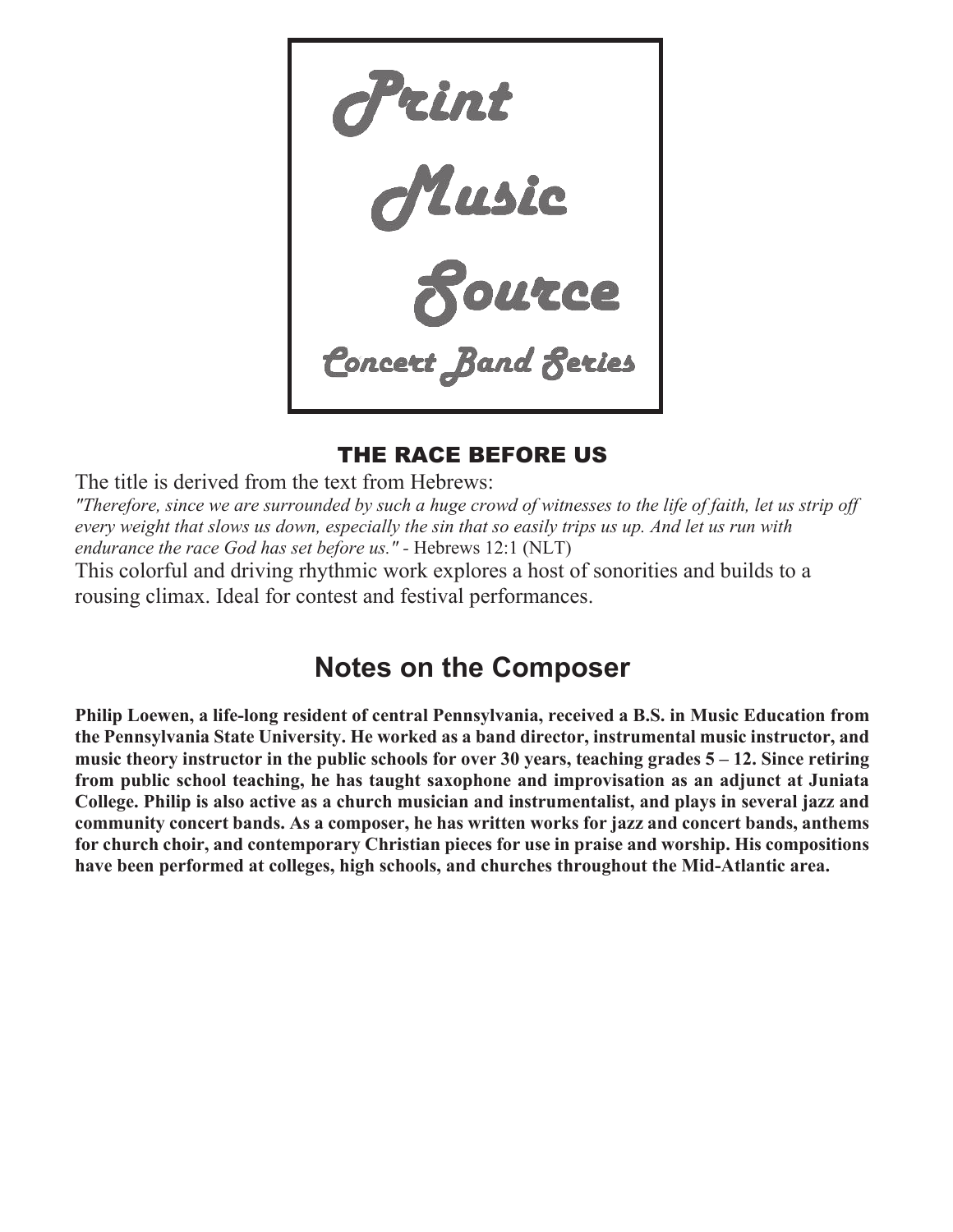Score B20004

# The Race Before Us Composed and Arranged by

Philip Loewen

**Allegro** *"Therefore, since we are surrounded by such a huge crowd of witnesses to the life of faith, let us strip off every weight that slows us down, especially the sin that so easily trips us up. And let us run with endurance the race God has set before us." - Hebrews 12:1 (NLT)*



Exclusively distributed by Print Music Source.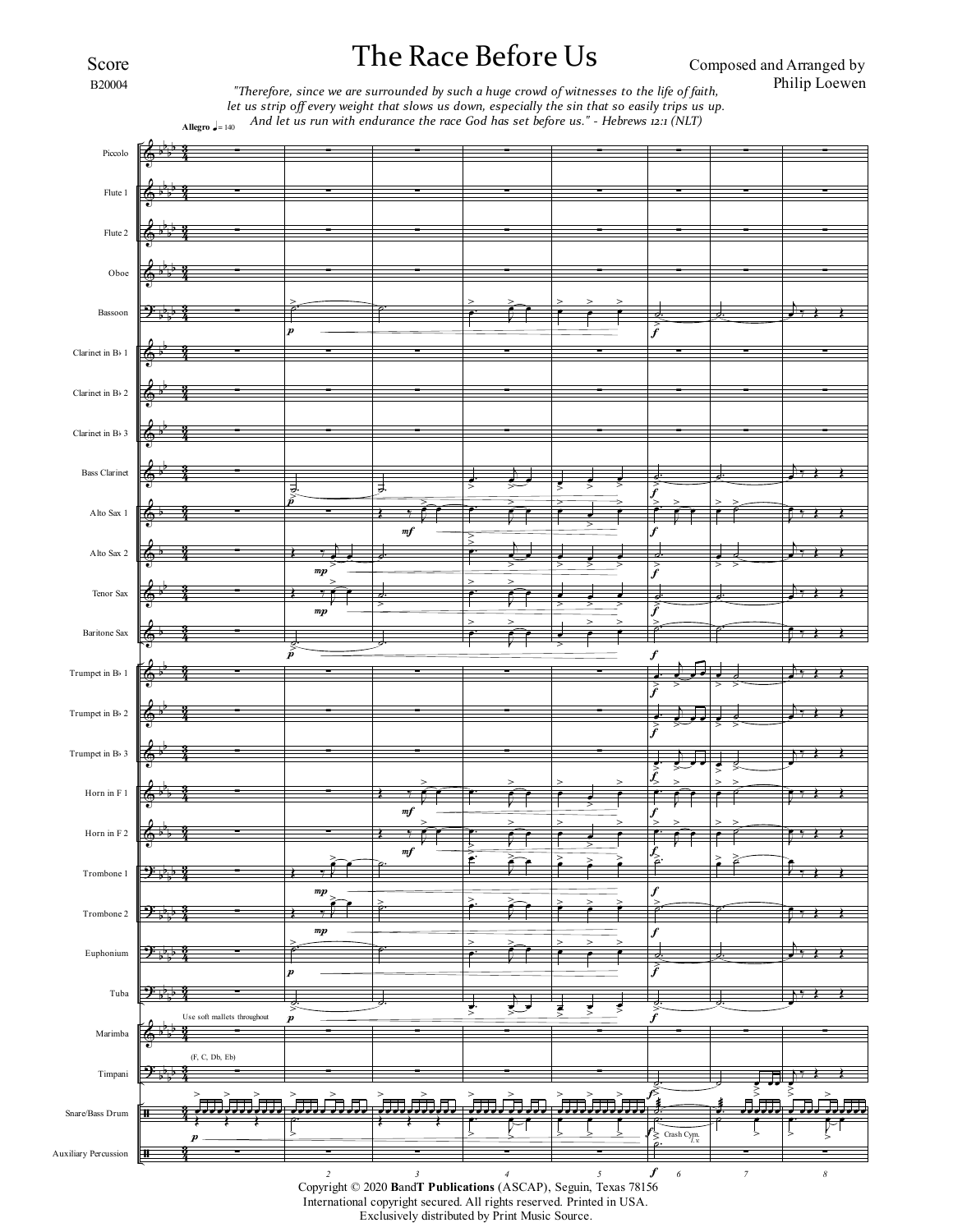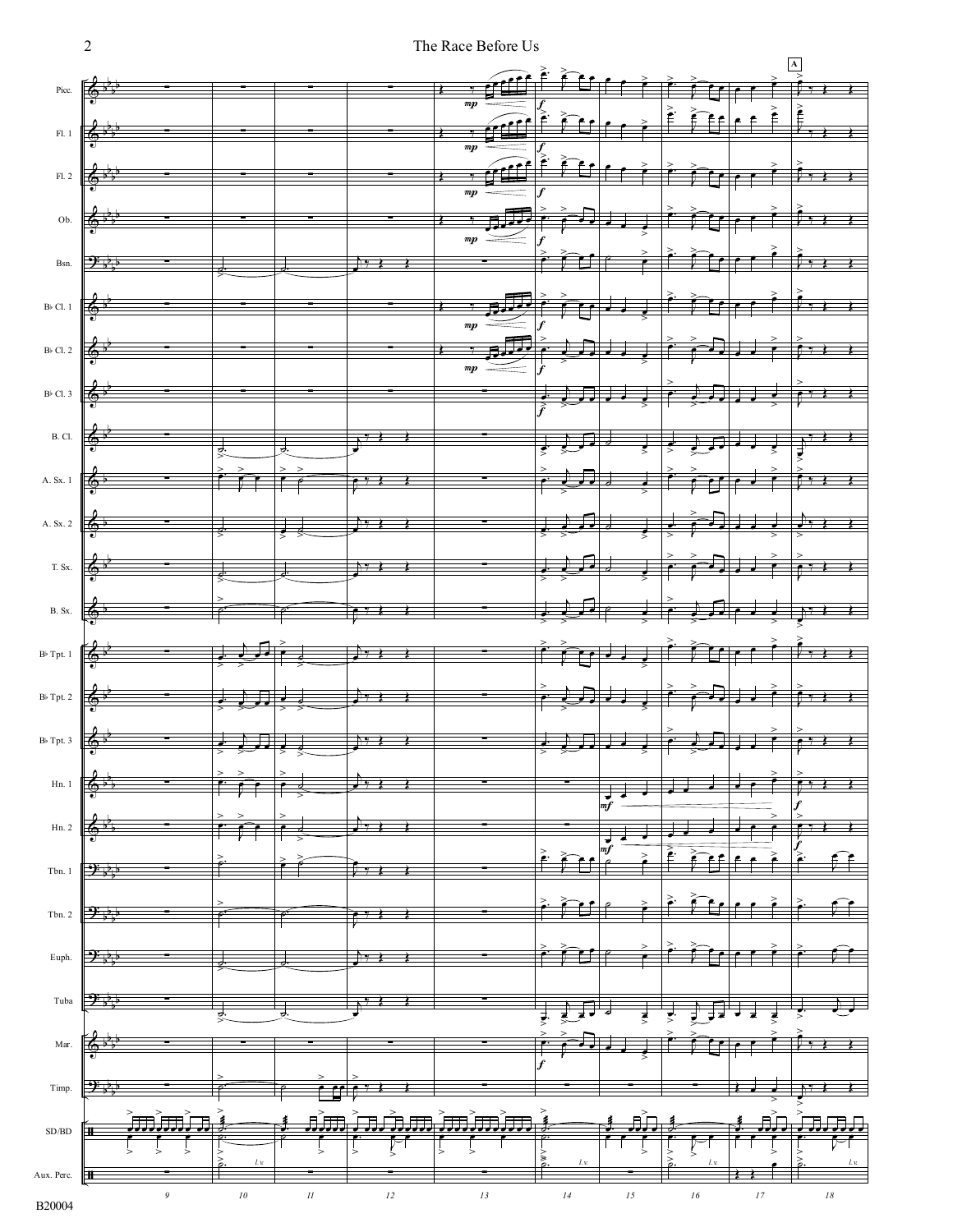

B20004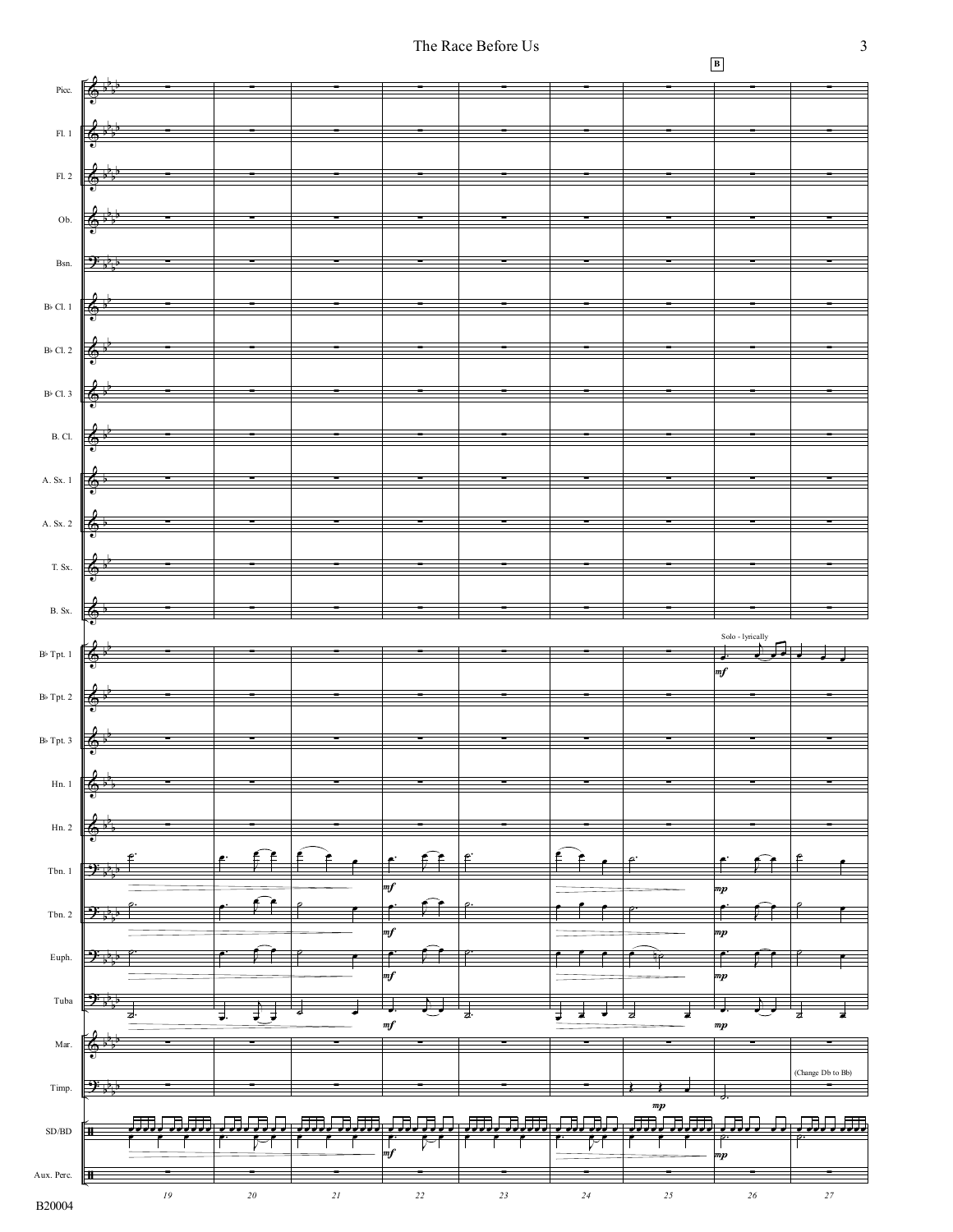

The Race Before Us

B20004

*28*

*29*

*30*

*31*

*32*

*33*

*34*

*35*

*36*

*37*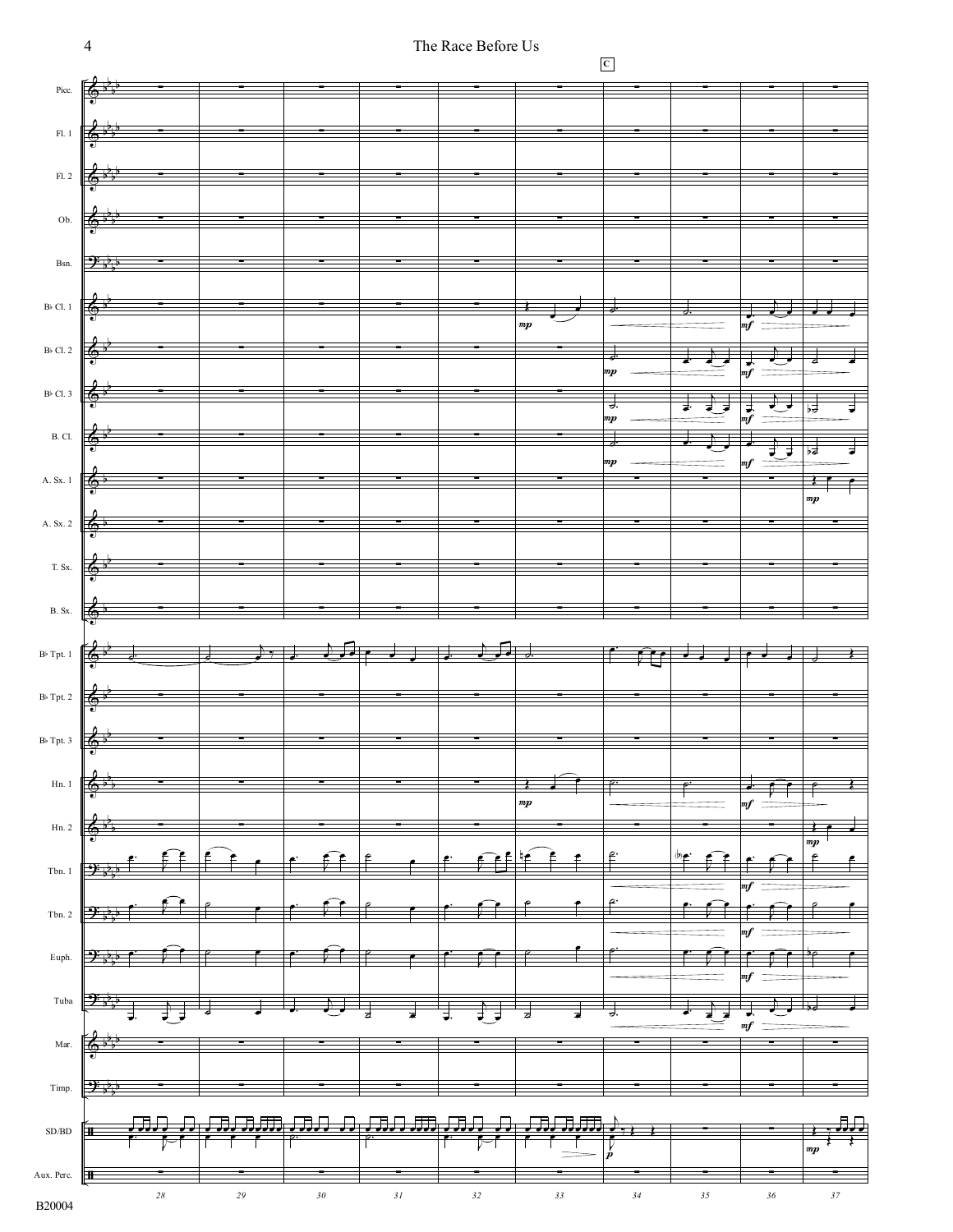| Picc.                            |                                                     |        |                                   |                          |                | mp                                                        |                                                                 |                                                         |   |                          |   |             |              |                           |                         |                          |        |                          |
|----------------------------------|-----------------------------------------------------|--------|-----------------------------------|--------------------------|----------------|-----------------------------------------------------------|-----------------------------------------------------------------|---------------------------------------------------------|---|--------------------------|---|-------------|--------------|---------------------------|-------------------------|--------------------------|--------|--------------------------|
|                                  |                                                     |        |                                   |                          |                | <u>eff</u> f                                              |                                                                 |                                                         |   |                          |   |             | $\epsilon$ f |                           |                         |                          |        |                          |
| F1.1                             |                                                     |        |                                   |                          |                |                                                           |                                                                 |                                                         |   |                          |   |             |              |                           |                         |                          |        | ÊÊ                       |
|                                  |                                                     |        |                                   |                          |                | $\mathfrak{m}p$                                           |                                                                 |                                                         |   |                          |   |             |              |                           |                         |                          |        |                          |
|                                  |                                                     |        |                                   |                          |                |                                                           |                                                                 |                                                         |   |                          |   |             |              |                           |                         |                          |        |                          |
| $\rm Fl.$ 2                      |                                                     |        |                                   |                          |                |                                                           |                                                                 |                                                         |   |                          |   |             |              | ≄                         | $\mathsf{P}$            |                          |        | $\widehat{\mathbf{C}}$   |
|                                  |                                                     |        |                                   |                          |                |                                                           | $m\bm{f}$                                                       |                                                         |   |                          |   |             |              |                           |                         |                          |        |                          |
| Ob.                              | $6$ <sup><math>\frac{1}{2}</math></sup>             |        |                                   |                          |                | $\overrightarrow{H}$                                      |                                                                 |                                                         |   |                          |   |             |              |                           | $\int_{0}^{\infty}$     |                          |        | $\widehat{G}$            |
|                                  |                                                     |        |                                   |                          |                | mp                                                        |                                                                 |                                                         |   |                          |   |             |              |                           |                         |                          |        |                          |
|                                  |                                                     |        |                                   |                          |                |                                                           |                                                                 |                                                         |   |                          |   |             |              |                           |                         |                          |        |                          |
| Bsn.                             |                                                     |        |                                   | $\overline{\phantom{a}}$ |                |                                                           |                                                                 |                                                         |   |                          |   |             |              |                           |                         |                          |        |                          |
|                                  | $\it mp$                                            |        |                                   |                          |                |                                                           |                                                                 |                                                         |   |                          |   |             |              |                           |                         |                          |        |                          |
| $\rm B\ensuremath{\flat}$ Cl. 1  |                                                     |        |                                   |                          |                | <u>stede</u>                                              |                                                                 |                                                         |   |                          |   |             |              |                           | 痒                       |                          |        |                          |
|                                  | $\frac{2}{3}$                                       |        |                                   |                          |                |                                                           |                                                                 |                                                         |   | $\overline{\phantom{a}}$ | ⇉ | ŦĪ          |              |                           |                         |                          | ⊨      | $\hat{\mathbf{C}}$       |
|                                  | $_{\it mp}$                                         |        |                                   |                          |                |                                                           |                                                                 |                                                         |   |                          |   |             |              |                           |                         |                          |        |                          |
| $B \triangleright C1.2$          |                                                     |        |                                   |                          |                |                                                           |                                                                 |                                                         |   |                          |   |             |              |                           |                         | $\frac{1}{\sqrt{2}}$     |        |                          |
|                                  |                                                     |        |                                   |                          |                |                                                           | $\overline{\overline{}}$                                        | र, व                                                    |   |                          |   |             |              | ₹                         |                         |                          |        | $\overline{\phantom{a}}$ |
|                                  | $\it mp$                                            |        |                                   |                          |                |                                                           | $m\!f$                                                          |                                                         |   |                          |   |             |              |                           |                         |                          |        |                          |
| $\rm B\ensuremath{\flat}$ Cl. 3  |                                                     |        |                                   |                          | $\overline{U}$ | $\frac{1}{\cdot}$                                         |                                                                 | $\frac{1}{2}$ $\frac{1}{2}$ $\frac{1}{2}$ $\frac{1}{2}$ |   |                          |   |             |              | ₹                         | $\overline{\downarrow}$ | ₹₹                       | ₹      | ₹                        |
|                                  | $\begin{array}{ c c }\n\hline\n\end{array}$         |        |                                   |                          |                |                                                           |                                                                 |                                                         |   |                          |   |             | ₹            |                           |                         |                          |        |                          |
|                                  |                                                     |        | $\pm$                             |                          |                |                                                           |                                                                 |                                                         |   |                          |   |             |              |                           |                         |                          |        |                          |
|                                  | B. Cl. $\frac{p}{\sqrt{p}}$ b $\frac{mp}{\sqrt{p}}$ |        |                                   |                          | रे रे          | $\overline{\phantom{0}}$                                  | $\begin{array}{c c}\n\hline\n\vdots \\ \hline\nmf\n\end{array}$ | $\overline{\frac{1}{2}}$                                |   |                          |   |             | ₹            | $\overline{\sharp}$       |                         | $\frac{1}{2}$            |        |                          |
|                                  | $\mathbf{m}$                                        |        |                                   |                          |                |                                                           |                                                                 |                                                         |   |                          |   |             |              |                           |                         |                          |        |                          |
| A. Sx. $\boldsymbol{1}$          | 牵                                                   |        |                                   |                          |                | $\frac{\text{#} \cdot \text{#}}{\text{#} \cdot \text{#}}$ | $\dot{\mathbf{\Psi}}$                                           | $\mathbf{r}$                                            |   |                          |   |             |              |                           | ∙.                      |                          |        |                          |
|                                  |                                                     |        |                                   |                          |                |                                                           | $\frac{1}{m} f$                                                 |                                                         |   |                          |   |             |              |                           |                         |                          |        |                          |
| A. Sx. $2$                       |                                                     |        |                                   |                          |                |                                                           |                                                                 |                                                         |   |                          |   |             |              |                           |                         | $\Rightarrow$            |        |                          |
|                                  | 停                                                   |        |                                   |                          |                |                                                           | $ _{\textit{mf}}$                                               |                                                         |   |                          |   |             |              |                           |                         |                          |        |                          |
|                                  | $\it mp$                                            |        |                                   |                          |                |                                                           |                                                                 |                                                         |   |                          |   |             |              |                           |                         |                          |        |                          |
| $\mathop{\text{\rm T.}}$ Sx.     | $\frac{2}{\frac{1}{2}}$                             |        |                                   | $\overline{\cdot}$       | Ì              | $\overline{\phantom{a}}$                                  |                                                                 | $7 - 7$                                                 |   |                          |   | ۴           |              |                           |                         | $\widehat{\mathbf{f}}$   |        |                          |
|                                  | $\it mp$                                            |        |                                   |                          |                |                                                           | mf                                                              |                                                         |   |                          |   |             |              |                           |                         |                          |        |                          |
| $\, {\bf B.}$ Sx.                | $\frac{2}{9}$                                       |        | $\sim$<br>$\overline{\mathbf{P}}$ |                          |                | $\overline{\phantom{a}}$                                  |                                                                 |                                                         |   |                          |   |             |              |                           |                         |                          |        |                          |
|                                  |                                                     |        |                                   |                          |                |                                                           | $\frac{1}{\sqrt{m}}$                                            |                                                         |   |                          |   |             |              |                           |                         |                          |        |                          |
|                                  | $\it mp$                                            |        |                                   |                          |                |                                                           | Tutti                                                           |                                                         |   |                          |   |             |              |                           |                         |                          |        |                          |
| $\rm B\!\!\flat$ Tpt. $1$        | 唪                                                   |        |                                   | Ľ                        | $\overline{C}$ | $\int$ $\frac{1}{2}$ $\frac{1}{2}$                        |                                                                 | $\overline{\phantom{a}}$                                |   |                          |   |             |              |                           |                         | $\overline{\mathcal{A}}$ |        |                          |
|                                  |                                                     |        |                                   |                          |                |                                                           | m f                                                             |                                                         |   |                          |   |             |              |                           |                         |                          |        |                          |
| $\rm B\ensuremath{\circ}$ Tpt. 2 | 臺                                                   |        |                                   |                          |                | <u>.</u>                                                  |                                                                 | $\sum$                                                  |   |                          |   |             |              | ी क्                      |                         | ₹                        |        |                          |
|                                  |                                                     |        |                                   |                          |                |                                                           | m f                                                             |                                                         |   |                          |   |             |              |                           |                         |                          |        |                          |
|                                  |                                                     |        |                                   |                          |                |                                                           |                                                                 |                                                         |   |                          |   |             |              |                           |                         |                          |        |                          |
| $\rm B\ensuremath{\circ}$ Tpt. 3 |                                                     |        |                                   |                          |                |                                                           |                                                                 | €                                                       |   |                          |   |             |              | $\mathbb{D}$ $\mathbb{Z}$ |                         |                          | عواقي  |                          |
|                                  |                                                     |        |                                   |                          |                |                                                           | m f                                                             |                                                         |   |                          |   |             |              |                           |                         |                          |        |                          |
| Hn.1                             |                                                     |        |                                   |                          |                |                                                           |                                                                 |                                                         |   |                          |   |             |              |                           |                         |                          |        |                          |
|                                  |                                                     |        |                                   |                          |                |                                                           | m f                                                             |                                                         |   |                          |   |             |              |                           |                         |                          |        |                          |
|                                  | mp                                                  |        |                                   |                          |                |                                                           |                                                                 |                                                         |   |                          |   |             |              |                           |                         |                          |        |                          |
| Hn. 2                            |                                                     |        |                                   |                          |                |                                                           | ₽                                                               |                                                         |   |                          |   |             |              |                           |                         |                          |        |                          |
|                                  |                                                     |        |                                   |                          |                |                                                           | $m\!f$                                                          |                                                         |   |                          |   |             |              |                           |                         |                          |        |                          |
| Tbn.1                            |                                                     |        |                                   | £                        |                | Þ,                                                        |                                                                 | rf                                                      | ₽ |                          |   |             | ⅇ            |                           |                         |                          |        |                          |
|                                  | $\mathfrak{m}p$                                     |        |                                   |                          |                |                                                           | m f                                                             |                                                         |   |                          |   |             |              |                           |                         |                          |        |                          |
|                                  |                                                     |        |                                   |                          |                |                                                           |                                                                 |                                                         |   |                          |   |             |              |                           |                         |                          |        |                          |
| Tbn. $2$                         | $2 + 25$                                            |        |                                   |                          |                |                                                           |                                                                 |                                                         |   |                          |   |             |              |                           |                         |                          |        |                          |
|                                  | $_{mp}$                                             |        |                                   |                          |                |                                                           | m f                                                             |                                                         |   |                          |   |             |              |                           |                         |                          |        |                          |
| Euph.                            | ⊕∙<br>ゾマト                                           |        |                                   |                          |                |                                                           |                                                                 | ≏                                                       |   |                          |   |             |              |                           |                         |                          |        |                          |
|                                  | $\boldsymbol{m}$                                    |        |                                   |                          |                |                                                           | m f                                                             |                                                         |   |                          |   |             |              |                           |                         |                          |        |                          |
|                                  |                                                     |        |                                   |                          |                |                                                           |                                                                 |                                                         |   |                          |   |             |              |                           |                         |                          |        |                          |
| Tuba                             |                                                     |        |                                   |                          |                |                                                           |                                                                 |                                                         |   |                          |   |             |              |                           |                         |                          |        |                          |
|                                  | $_{mp}$                                             |        |                                   |                          |                |                                                           | $\it mf$                                                        |                                                         |   |                          |   |             |              |                           |                         |                          |        |                          |
| Mar.                             |                                                     |        |                                   |                          |                | ÷                                                         | $\mathsf{f} \mid \mathsf{f}$                                    |                                                         |   |                          |   |             |              |                           |                         |                          |        | ₹                        |
|                                  |                                                     |        |                                   |                          |                | mp                                                        | $m\!f$                                                          |                                                         |   |                          |   |             |              |                           |                         |                          |        |                          |
|                                  |                                                     |        |                                   |                          |                |                                                           |                                                                 |                                                         |   |                          |   |             |              |                           |                         |                          |        |                          |
| Timp.                            | $9 +$                                               |        |                                   |                          |                |                                                           |                                                                 |                                                         |   |                          |   |             |              |                           |                         |                          |        |                          |
|                                  |                                                     |        |                                   |                          |                | $\mathfrak{m}p$<br>Ξ                                      | $\it mf$                                                        |                                                         |   |                          |   |             |              |                           |                         |                          |        |                          |
| $\mathrm{SD} / \mathrm{BD}$      | Ŧ                                                   |        | 乐乐乐                               |                          |                |                                                           | m                                                               |                                                         |   |                          |   |             |              |                           |                         |                          |        |                          |
|                                  |                                                     |        |                                   |                          |                |                                                           | $m\!f$                                                          |                                                         |   |                          |   |             |              |                           |                         |                          |        |                          |
|                                  |                                                     |        |                                   |                          |                | Sus. Cym,                                                 |                                                                 | l.v                                                     |   |                          |   |             |              |                           |                         |                          |        |                          |
| Aux. Perc.                       |                                                     |        |                                   |                          |                |                                                           |                                                                 |                                                         |   |                          |   |             |              |                           |                         |                          |        |                          |
|                                  | EШ                                                  |        |                                   |                          |                |                                                           |                                                                 |                                                         |   |                          |   |             |              |                           |                         |                          |        |                          |
| <b>B20004</b>                    |                                                     | $38\,$ | 39                                |                          | $4\sqrt{0}$    | $\boldsymbol{p}$<br>$4\,l$                                | $\sub$ mf                                                       | $42\,$                                                  |   | $4\sqrt{3}$              |   | $4\sqrt{4}$ |              | $\it 45$                  |                         | $\it 46$                 | $47\,$ |                          |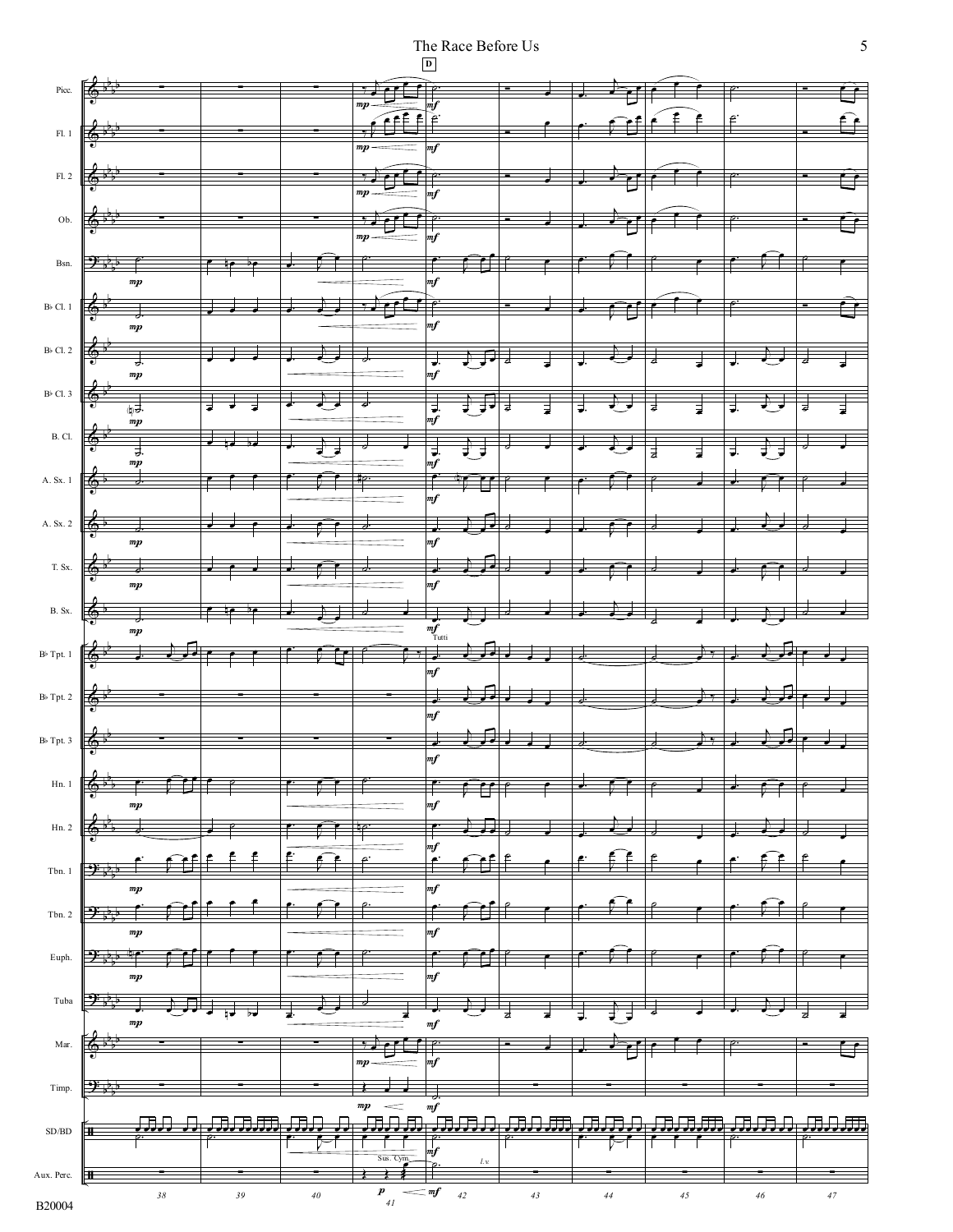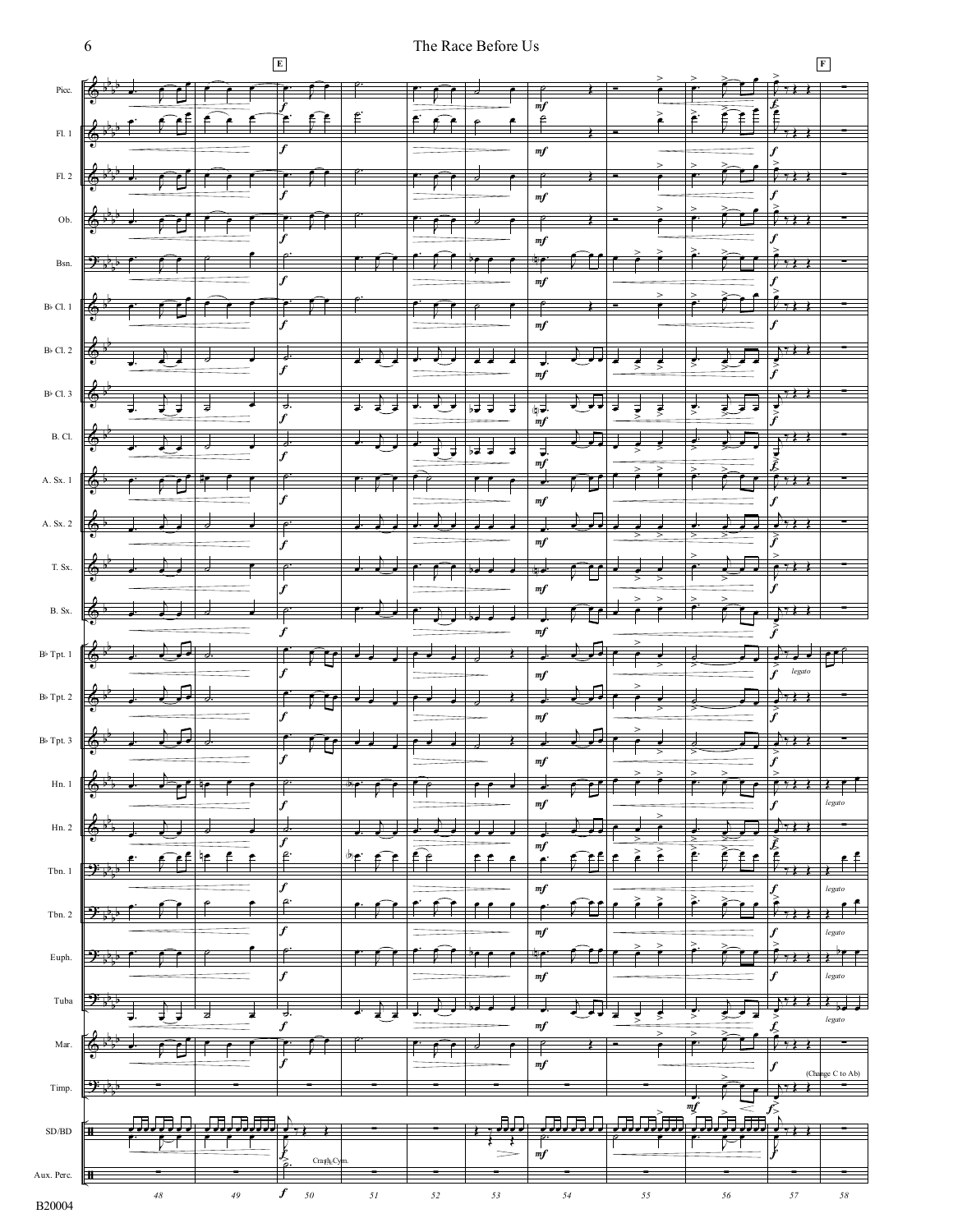|                                 |                            |       |            |            |                                                                                   |                      |        | $\mathit{legato}$                                                                                                                                                                                                                                                                                                                                                                                                                                                                                                                                                                                                         | $\overline{\mathbf{G}}$                                                                                                                                                                                                                                                                                                                             |                               |                                |                          |                                            |
|---------------------------------|----------------------------|-------|------------|------------|-----------------------------------------------------------------------------------|----------------------|--------|---------------------------------------------------------------------------------------------------------------------------------------------------------------------------------------------------------------------------------------------------------------------------------------------------------------------------------------------------------------------------------------------------------------------------------------------------------------------------------------------------------------------------------------------------------------------------------------------------------------------------|-----------------------------------------------------------------------------------------------------------------------------------------------------------------------------------------------------------------------------------------------------------------------------------------------------------------------------------------------------|-------------------------------|--------------------------------|--------------------------|--------------------------------------------|
| Picc.                           |                            |       |            |            |                                                                                   |                      |        |                                                                                                                                                                                                                                                                                                                                                                                                                                                                                                                                                                                                                           |                                                                                                                                                                                                                                                                                                                                                     | $t_{\rm rot}$                 |                                |                          |                                            |
|                                 |                            |       |            |            |                                                                                   |                      |        | $\begin{tabular}{ c c } \hline \quad \quad & \quad \quad & \quad \quad \\ \hline \quad \quad & \quad \quad & \quad \quad \\ \hline \quad \quad & \quad \quad & \quad \quad \\ \hline \quad \quad & \quad \quad & \quad \quad \\ \hline \quad \quad & \quad \quad & \quad \quad \\ \hline \quad \quad & \quad \quad & \quad \quad \\ \hline \quad \quad & \quad \quad & \quad \quad \\ \hline \quad \quad & \quad \quad & \quad \quad \\ \hline \quad \quad & \quad \quad & \quad \quad \\ \hline \quad \quad & \quad \quad & \quad \quad \\ \hline \quad \quad & \quad \quad & \quad \quad \\ \hline \quad \quad & \quad$ |                                                                                                                                                                                                                                                                                                                                                     |                               |                                |                          |                                            |
|                                 |                            |       |            |            |                                                                                   |                      |        | $\frac{legato}{\sqrt{1-\frac{1}{2}}}\$                                                                                                                                                                                                                                                                                                                                                                                                                                                                                                                                                                                    | $\begin{picture}(20,20) \put(0,0){\line(0,1){10}} \put(15,0){\line(0,1){10}} \put(15,0){\line(0,1){10}} \put(15,0){\line(0,1){10}} \put(15,0){\line(0,1){10}} \put(15,0){\line(0,1){10}} \put(15,0){\line(0,1){10}} \put(15,0){\line(0,1){10}} \put(15,0){\line(0,1){10}} \put(15,0){\line(0,1){10}} \put(15,0){\line(0,1){10}} \put(15,0){\line(0$ |                               |                                |                          |                                            |
|                                 | FL1                        |       |            |            |                                                                                   |                      |        |                                                                                                                                                                                                                                                                                                                                                                                                                                                                                                                                                                                                                           |                                                                                                                                                                                                                                                                                                                                                     |                               |                                |                          |                                            |
|                                 |                            |       |            |            |                                                                                   |                      |        | m f                                                                                                                                                                                                                                                                                                                                                                                                                                                                                                                                                                                                                       |                                                                                                                                                                                                                                                                                                                                                     |                               |                                |                          |                                            |
| F1.2                            | $\frac{1}{2}$              |       |            |            |                                                                                   |                      |        | $\frac{legato}{\sqrt{1-\frac{1}{2}}\sqrt{1-\frac{1}{2}}\sqrt{1-\frac{1}{2}}\sqrt{1-\frac{1}{2}}\sqrt{1-\frac{1}{2}}\sqrt{1-\frac{1}{2}}\sqrt{1-\frac{1}{2}}\sqrt{1-\frac{1}{2}}\sqrt{1-\frac{1}{2}}\sqrt{1-\frac{1}{2}}\sqrt{1-\frac{1}{2}}\sqrt{1-\frac{1}{2}}\sqrt{1-\frac{1}{2}}\sqrt{1-\frac{1}{2}}\sqrt{1-\frac{1}{2}}\sqrt{1-\frac{1}{2}}\sqrt{1-\frac{1}{2}}\sqrt{1-\frac{1}{2}}\sqrt{1-\frac{1}{2}}\sqrt{1-\$                                                                                                                                                                                                     | أممعت                                                                                                                                                                                                                                                                                                                                               | $\overline{t_{12}}$           | م مومط                         |                          |                                            |
|                                 |                            |       |            |            |                                                                                   |                      |        | m f                                                                                                                                                                                                                                                                                                                                                                                                                                                                                                                                                                                                                       |                                                                                                                                                                                                                                                                                                                                                     |                               |                                |                          |                                            |
|                                 |                            |       |            |            |                                                                                   |                      |        | $\begin{array}{c}\n \text{legato} \\  \hline\n \end{array}$                                                                                                                                                                                                                                                                                                                                                                                                                                                                                                                                                               |                                                                                                                                                                                                                                                                                                                                                     |                               |                                |                          |                                            |
| $_{\rm Ob.}$                    | $\frac{1}{2}$              |       |            |            |                                                                                   |                      |        |                                                                                                                                                                                                                                                                                                                                                                                                                                                                                                                                                                                                                           |                                                                                                                                                                                                                                                                                                                                                     | $\frac{1}{2}$ , $\frac{1}{2}$ |                                |                          |                                            |
|                                 |                            |       |            |            | legato                                                                            |                      |        | $m\!f$                                                                                                                                                                                                                                                                                                                                                                                                                                                                                                                                                                                                                    |                                                                                                                                                                                                                                                                                                                                                     |                               |                                |                          |                                            |
| Bsn.                            | $9\cdot$                   |       |            |            |                                                                                   |                      |        |                                                                                                                                                                                                                                                                                                                                                                                                                                                                                                                                                                                                                           |                                                                                                                                                                                                                                                                                                                                                     |                               |                                |                          |                                            |
|                                 |                            |       |            |            | $\it mp$                                                                          |                      |        |                                                                                                                                                                                                                                                                                                                                                                                                                                                                                                                                                                                                                           | $\it mf$                                                                                                                                                                                                                                                                                                                                            |                               |                                |                          |                                            |
|                                 |                            |       |            |            | legato                                                                            |                      |        |                                                                                                                                                                                                                                                                                                                                                                                                                                                                                                                                                                                                                           |                                                                                                                                                                                                                                                                                                                                                     |                               |                                |                          |                                            |
| $\rm B\ensuremath{\flat}$ Cl. 1 | $\spadesuit$               |       |            |            |                                                                                   |                      |        |                                                                                                                                                                                                                                                                                                                                                                                                                                                                                                                                                                                                                           |                                                                                                                                                                                                                                                                                                                                                     |                               |                                |                          | ).                                         |
|                                 |                            |       |            |            | $\begin{array}{c}\n\text{mp} \\ \hline\n\text{legato} \\ \hline\n\end{array}$     |                      |        |                                                                                                                                                                                                                                                                                                                                                                                                                                                                                                                                                                                                                           |                                                                                                                                                                                                                                                                                                                                                     |                               |                                |                          | $\mathfrak{m}p$                            |
| $B \triangleright C l. 2$       |                            |       |            |            |                                                                                   |                      |        |                                                                                                                                                                                                                                                                                                                                                                                                                                                                                                                                                                                                                           |                                                                                                                                                                                                                                                                                                                                                     |                               |                                |                          | $\frac{1}{\sqrt{\frac{1}{\sqrt{2}}}}$      |
|                                 |                            |       |            |            |                                                                                   |                      |        | J.                                                                                                                                                                                                                                                                                                                                                                                                                                                                                                                                                                                                                        |                                                                                                                                                                                                                                                                                                                                                     |                               |                                |                          |                                            |
|                                 |                            |       |            |            | $\begin{array}{c}\n\textit{mp} \\ \hline\n\textit{legato} \\ \hline\n\end{array}$ |                      |        |                                                                                                                                                                                                                                                                                                                                                                                                                                                                                                                                                                                                                           |                                                                                                                                                                                                                                                                                                                                                     |                               |                                |                          | $_{\it mp}$                                |
| $B \triangleright$ Cl. 3        |                            |       |            |            |                                                                                   |                      |        |                                                                                                                                                                                                                                                                                                                                                                                                                                                                                                                                                                                                                           |                                                                                                                                                                                                                                                                                                                                                     |                               |                                |                          | $\overline{\mathcal{L}_{b}}$               |
|                                 |                            |       |            |            |                                                                                   |                      |        |                                                                                                                                                                                                                                                                                                                                                                                                                                                                                                                                                                                                                           |                                                                                                                                                                                                                                                                                                                                                     |                               |                                |                          |                                            |
| $\, {\bf B}.$ Cl.               |                            |       |            |            | $\underset{legato}{\textit{mp}}$                                                  |                      |        |                                                                                                                                                                                                                                                                                                                                                                                                                                                                                                                                                                                                                           | $\rightarrow$                                                                                                                                                                                                                                                                                                                                       |                               |                                |                          | $\frac{mp}{\sqrt{2}}$                      |
|                                 | ∳                          |       |            |            | $\begin{array}{c}\n\hline\n\downarrow \\ \hline\n\downarrow\n\end{array}$         | J.                   | 韕      | ţ.                                                                                                                                                                                                                                                                                                                                                                                                                                                                                                                                                                                                                        |                                                                                                                                                                                                                                                                                                                                                     |                               |                                |                          |                                            |
|                                 |                            |       |            |            |                                                                                   |                      |        |                                                                                                                                                                                                                                                                                                                                                                                                                                                                                                                                                                                                                           | $_{\it mf}$                                                                                                                                                                                                                                                                                                                                         |                               |                                |                          |                                            |
| $\mathbf{A}.$ Sx. $1$           | 唪                          |       |            |            |                                                                                   | $\frac{b}{\sqrt{2}}$ |        | P.                                                                                                                                                                                                                                                                                                                                                                                                                                                                                                                                                                                                                        |                                                                                                                                                                                                                                                                                                                                                     | <u>rp.</u>                    |                                |                          |                                            |
|                                 |                            |       |            |            | $\it mp$                                                                          |                      |        |                                                                                                                                                                                                                                                                                                                                                                                                                                                                                                                                                                                                                           | $_{\it mf}$                                                                                                                                                                                                                                                                                                                                         |                               |                                |                          |                                            |
|                                 |                            |       |            |            | legato                                                                            |                      |        |                                                                                                                                                                                                                                                                                                                                                                                                                                                                                                                                                                                                                           |                                                                                                                                                                                                                                                                                                                                                     |                               |                                |                          |                                            |
| A. Sx. 2                        | $\frac{1}{2}$              |       |            |            |                                                                                   |                      |        | ರ                                                                                                                                                                                                                                                                                                                                                                                                                                                                                                                                                                                                                         | $\overline{\phantom{a}}$                                                                                                                                                                                                                                                                                                                            |                               |                                | $\overline{\phantom{a}}$ |                                            |
|                                 |                            |       |            |            | $\begin{array}{r} \textit{mp} \\ \frac{\textit{legato}}{\textit{}} \end{array}$   |                      |        |                                                                                                                                                                                                                                                                                                                                                                                                                                                                                                                                                                                                                           | m f                                                                                                                                                                                                                                                                                                                                                 |                               |                                |                          |                                            |
| $\mathbf{T}.$ Sx.               | $\Rightarrow$              |       |            |            |                                                                                   |                      |        |                                                                                                                                                                                                                                                                                                                                                                                                                                                                                                                                                                                                                           |                                                                                                                                                                                                                                                                                                                                                     |                               | ۵ŕ<br>$\overline{\phantom{a}}$ |                          | $\overrightarrow{b}$                       |
|                                 |                            |       |            |            | $\it mp$                                                                          |                      |        |                                                                                                                                                                                                                                                                                                                                                                                                                                                                                                                                                                                                                           |                                                                                                                                                                                                                                                                                                                                                     |                               |                                |                          |                                            |
|                                 |                            |       |            |            | $\frac{legato}{\boldsymbol{\beta}}$                                               |                      |        |                                                                                                                                                                                                                                                                                                                                                                                                                                                                                                                                                                                                                           | $\it mf$                                                                                                                                                                                                                                                                                                                                            |                               |                                |                          |                                            |
| $\, {\bf B}.$ Sx.               | 鎥                          |       |            |            |                                                                                   |                      |        |                                                                                                                                                                                                                                                                                                                                                                                                                                                                                                                                                                                                                           |                                                                                                                                                                                                                                                                                                                                                     |                               |                                |                          | $\overline{\phantom{a}}$                   |
|                                 |                            |       |            |            | mр                                                                                |                      |        |                                                                                                                                                                                                                                                                                                                                                                                                                                                                                                                                                                                                                           | m f                                                                                                                                                                                                                                                                                                                                                 |                               |                                |                          |                                            |
|                                 |                            |       |            |            |                                                                                   |                      |        |                                                                                                                                                                                                                                                                                                                                                                                                                                                                                                                                                                                                                           |                                                                                                                                                                                                                                                                                                                                                     |                               |                                |                          |                                            |
|                                 |                            |       |            |            |                                                                                   |                      |        |                                                                                                                                                                                                                                                                                                                                                                                                                                                                                                                                                                                                                           |                                                                                                                                                                                                                                                                                                                                                     |                               |                                |                          |                                            |
| $B \triangleright$ Tpt. 1       |                            |       | $\sqrt{2}$ |            |                                                                                   |                      |        |                                                                                                                                                                                                                                                                                                                                                                                                                                                                                                                                                                                                                           | ≛                                                                                                                                                                                                                                                                                                                                                   |                               |                                | $b$ o $\cdot$            |                                            |
|                                 |                            |       |            |            |                                                                                   |                      |        | $\bar{m\!f}$                                                                                                                                                                                                                                                                                                                                                                                                                                                                                                                                                                                                              | legato                                                                                                                                                                                                                                                                                                                                              |                               |                                |                          |                                            |
| $\rm B\!\flat$ Tpt. 2           |                            |       |            |            |                                                                                   |                      |        |                                                                                                                                                                                                                                                                                                                                                                                                                                                                                                                                                                                                                           | $\overline{\phantom{a}}$                                                                                                                                                                                                                                                                                                                            | $^{bd.}$                      | ₽                              |                          |                                            |
|                                 | 臺                          |       |            |            |                                                                                   |                      |        |                                                                                                                                                                                                                                                                                                                                                                                                                                                                                                                                                                                                                           | $\it mf$                                                                                                                                                                                                                                                                                                                                            |                               |                                |                          |                                            |
|                                 |                            |       |            |            |                                                                                   |                      |        |                                                                                                                                                                                                                                                                                                                                                                                                                                                                                                                                                                                                                           | legato                                                                                                                                                                                                                                                                                                                                              |                               |                                |                          |                                            |
| $B \rightarrow Tpt.$ 3          |                            |       |            |            |                                                                                   |                      |        |                                                                                                                                                                                                                                                                                                                                                                                                                                                                                                                                                                                                                           | $\overline{\overline{}}$                                                                                                                                                                                                                                                                                                                            |                               | $\overline{\phantom{a}}$       | €                        | (एउं                                       |
|                                 |                            |       |            |            |                                                                                   |                      |        |                                                                                                                                                                                                                                                                                                                                                                                                                                                                                                                                                                                                                           | mf                                                                                                                                                                                                                                                                                                                                                  |                               |                                |                          |                                            |
| $\rm Hn.$ $1$                   |                            |       |            |            |                                                                                   |                      |        |                                                                                                                                                                                                                                                                                                                                                                                                                                                                                                                                                                                                                           |                                                                                                                                                                                                                                                                                                                                                     |                               |                                |                          |                                            |
|                                 |                            |       |            |            |                                                                                   |                      |        |                                                                                                                                                                                                                                                                                                                                                                                                                                                                                                                                                                                                                           |                                                                                                                                                                                                                                                                                                                                                     |                               |                                |                          |                                            |
|                                 |                            |       |            |            |                                                                                   |                      |        |                                                                                                                                                                                                                                                                                                                                                                                                                                                                                                                                                                                                                           | $\stackrel{\textit{mf}}{=}$                                                                                                                                                                                                                                                                                                                         |                               |                                |                          |                                            |
| Hn. 2                           |                            |       |            |            |                                                                                   |                      |        |                                                                                                                                                                                                                                                                                                                                                                                                                                                                                                                                                                                                                           | $\exists$                                                                                                                                                                                                                                                                                                                                           |                               |                                |                          |                                            |
|                                 |                            |       |            |            |                                                                                   |                      |        |                                                                                                                                                                                                                                                                                                                                                                                                                                                                                                                                                                                                                           | $_{\it mf}$                                                                                                                                                                                                                                                                                                                                         |                               |                                |                          |                                            |
| Tbn. $1$                        |                            |       |            |            |                                                                                   |                      |        |                                                                                                                                                                                                                                                                                                                                                                                                                                                                                                                                                                                                                           | <u>bp.</u>                                                                                                                                                                                                                                                                                                                                          |                               |                                |                          |                                            |
|                                 |                            |       |            |            |                                                                                   |                      |        |                                                                                                                                                                                                                                                                                                                                                                                                                                                                                                                                                                                                                           | m f                                                                                                                                                                                                                                                                                                                                                 |                               |                                |                          |                                            |
|                                 |                            |       |            |            |                                                                                   |                      |        |                                                                                                                                                                                                                                                                                                                                                                                                                                                                                                                                                                                                                           |                                                                                                                                                                                                                                                                                                                                                     |                               |                                |                          |                                            |
| Tbn. $2$                        | $9 \pm 1$                  |       |            |            |                                                                                   |                      |        |                                                                                                                                                                                                                                                                                                                                                                                                                                                                                                                                                                                                                           |                                                                                                                                                                                                                                                                                                                                                     |                               |                                |                          |                                            |
|                                 |                            |       |            |            |                                                                                   |                      |        |                                                                                                                                                                                                                                                                                                                                                                                                                                                                                                                                                                                                                           | $\it mf$                                                                                                                                                                                                                                                                                                                                            |                               |                                |                          |                                            |
| ${\bf Euph.}$                   | $\mathfrak{R} \rightarrow$ |       |            |            |                                                                                   |                      |        |                                                                                                                                                                                                                                                                                                                                                                                                                                                                                                                                                                                                                           |                                                                                                                                                                                                                                                                                                                                                     |                               |                                |                          |                                            |
|                                 |                            |       |            |            |                                                                                   |                      |        |                                                                                                                                                                                                                                                                                                                                                                                                                                                                                                                                                                                                                           | m f                                                                                                                                                                                                                                                                                                                                                 |                               |                                |                          |                                            |
|                                 |                            |       |            |            |                                                                                   |                      |        |                                                                                                                                                                                                                                                                                                                                                                                                                                                                                                                                                                                                                           |                                                                                                                                                                                                                                                                                                                                                     |                               |                                |                          |                                            |
| ${\rm Tuba}$                    |                            |       |            |            |                                                                                   |                      |        | र्च.                                                                                                                                                                                                                                                                                                                                                                                                                                                                                                                                                                                                                      | $\overline{\phantom{a}}$                                                                                                                                                                                                                                                                                                                            |                               |                                |                          |                                            |
|                                 |                            |       |            |            |                                                                                   |                      |        |                                                                                                                                                                                                                                                                                                                                                                                                                                                                                                                                                                                                                           | $\it mf$                                                                                                                                                                                                                                                                                                                                            |                               |                                |                          |                                            |
| $\operatorname{Mar}.$           |                            |       |            |            |                                                                                   |                      |        |                                                                                                                                                                                                                                                                                                                                                                                                                                                                                                                                                                                                                           |                                                                                                                                                                                                                                                                                                                                                     |                               |                                |                          |                                            |
|                                 |                            |       |            |            |                                                                                   |                      |        | ₹                                                                                                                                                                                                                                                                                                                                                                                                                                                                                                                                                                                                                         |                                                                                                                                                                                                                                                                                                                                                     |                               |                                |                          | $\overline{\bullet}_{\overline{b\bullet}}$ |
|                                 |                            |       |            |            | $\it mp$                                                                          |                      |        |                                                                                                                                                                                                                                                                                                                                                                                                                                                                                                                                                                                                                           |                                                                                                                                                                                                                                                                                                                                                     |                               |                                |                          | $\it mp$                                   |
| Timp.                           |                            |       |            |            |                                                                                   |                      |        |                                                                                                                                                                                                                                                                                                                                                                                                                                                                                                                                                                                                                           |                                                                                                                                                                                                                                                                                                                                                     |                               |                                |                          |                                            |
|                                 |                            |       |            |            |                                                                                   |                      |        |                                                                                                                                                                                                                                                                                                                                                                                                                                                                                                                                                                                                                           |                                                                                                                                                                                                                                                                                                                                                     |                               |                                |                          |                                            |
| $\mathrm{SD} / \mathrm{BD}$     | Œ                          |       |            |            | 是                                                                                 |                      |        |                                                                                                                                                                                                                                                                                                                                                                                                                                                                                                                                                                                                                           |                                                                                                                                                                                                                                                                                                                                                     |                               |                                |                          | <u> ", ,</u>                               |
|                                 |                            |       |            |            |                                                                                   |                      |        |                                                                                                                                                                                                                                                                                                                                                                                                                                                                                                                                                                                                                           |                                                                                                                                                                                                                                                                                                                                                     |                               |                                |                          |                                            |
|                                 |                            |       |            |            | $\it mp$                                                                          |                      |        | $\,$                                                                                                                                                                                                                                                                                                                                                                                                                                                                                                                                                                                                                      |                                                                                                                                                                                                                                                                                                                                                     |                               |                                |                          | $m\llap/$                                  |
| Aux. Perc.                      | 匨                          |       |            |            |                                                                                   |                      |        |                                                                                                                                                                                                                                                                                                                                                                                                                                                                                                                                                                                                                           |                                                                                                                                                                                                                                                                                                                                                     |                               |                                |                          |                                            |
| B20004                          |                            | $5\,$ | $6\theta$  | $\delta l$ | $62\,$                                                                            | 63                   | $64\,$ | 65                                                                                                                                                                                                                                                                                                                                                                                                                                                                                                                                                                                                                        | 66                                                                                                                                                                                                                                                                                                                                                  | $\sqrt{67}$                   | $\sqrt{68}$                    | 69                       | $7\theta$                                  |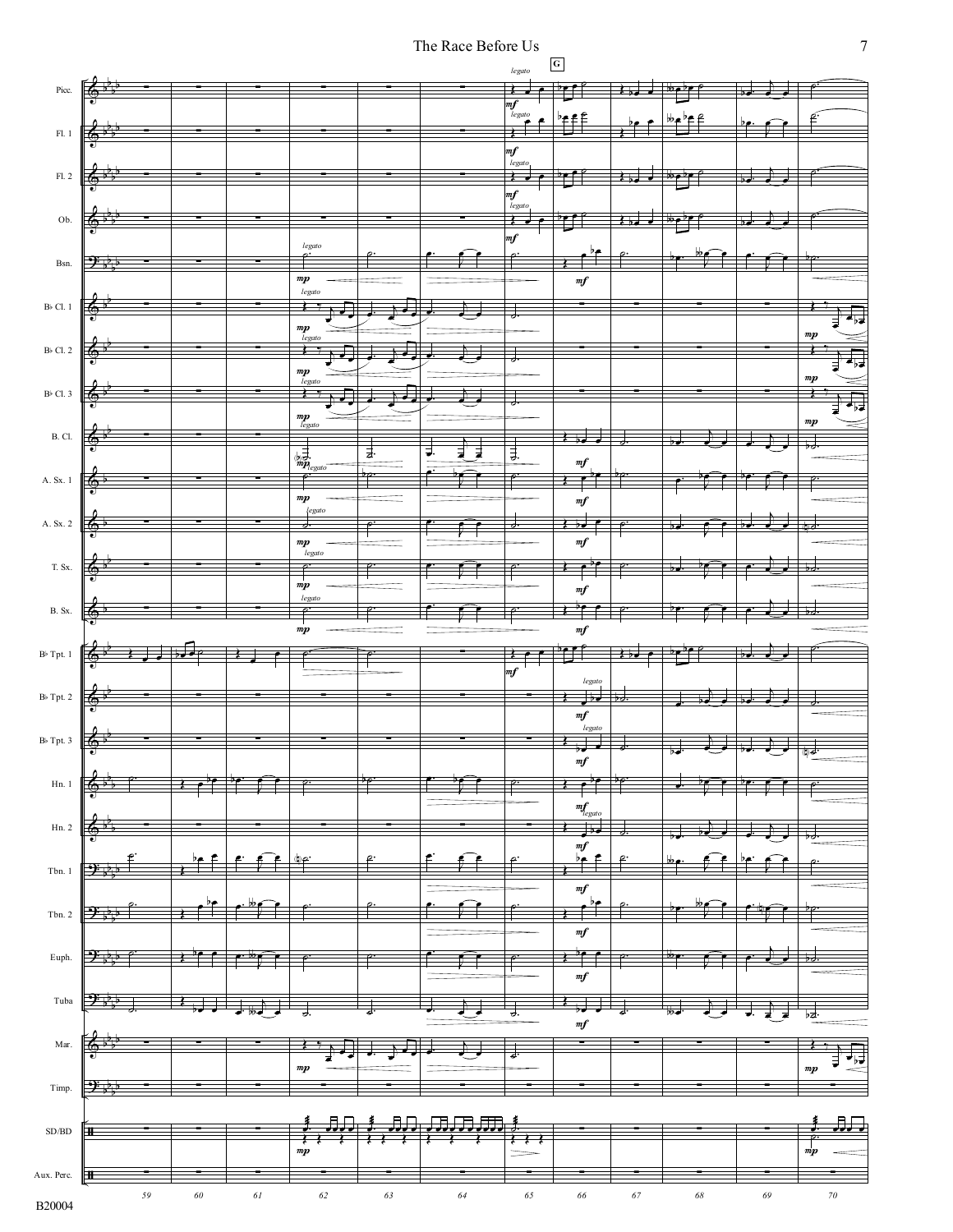

 $\,8\,$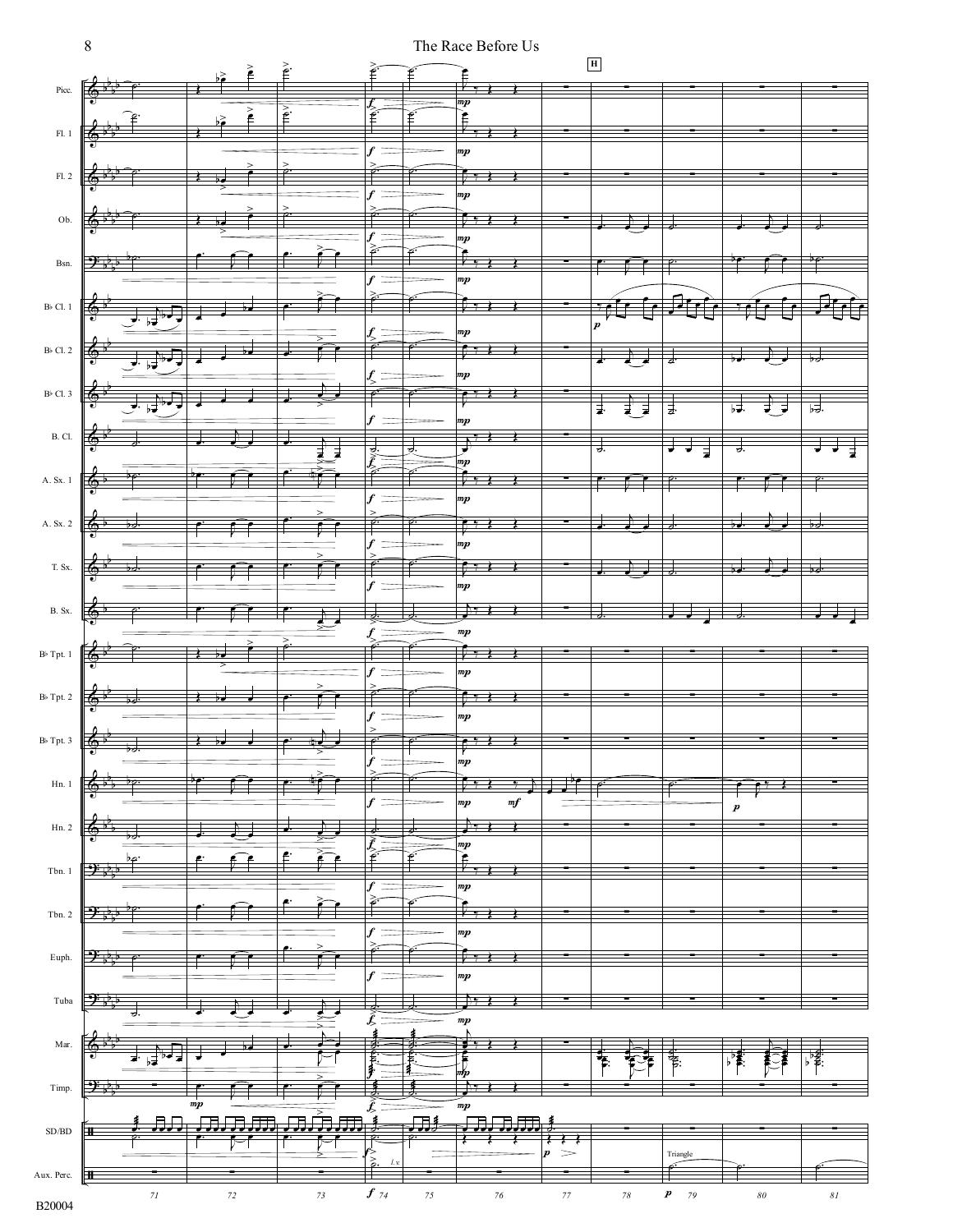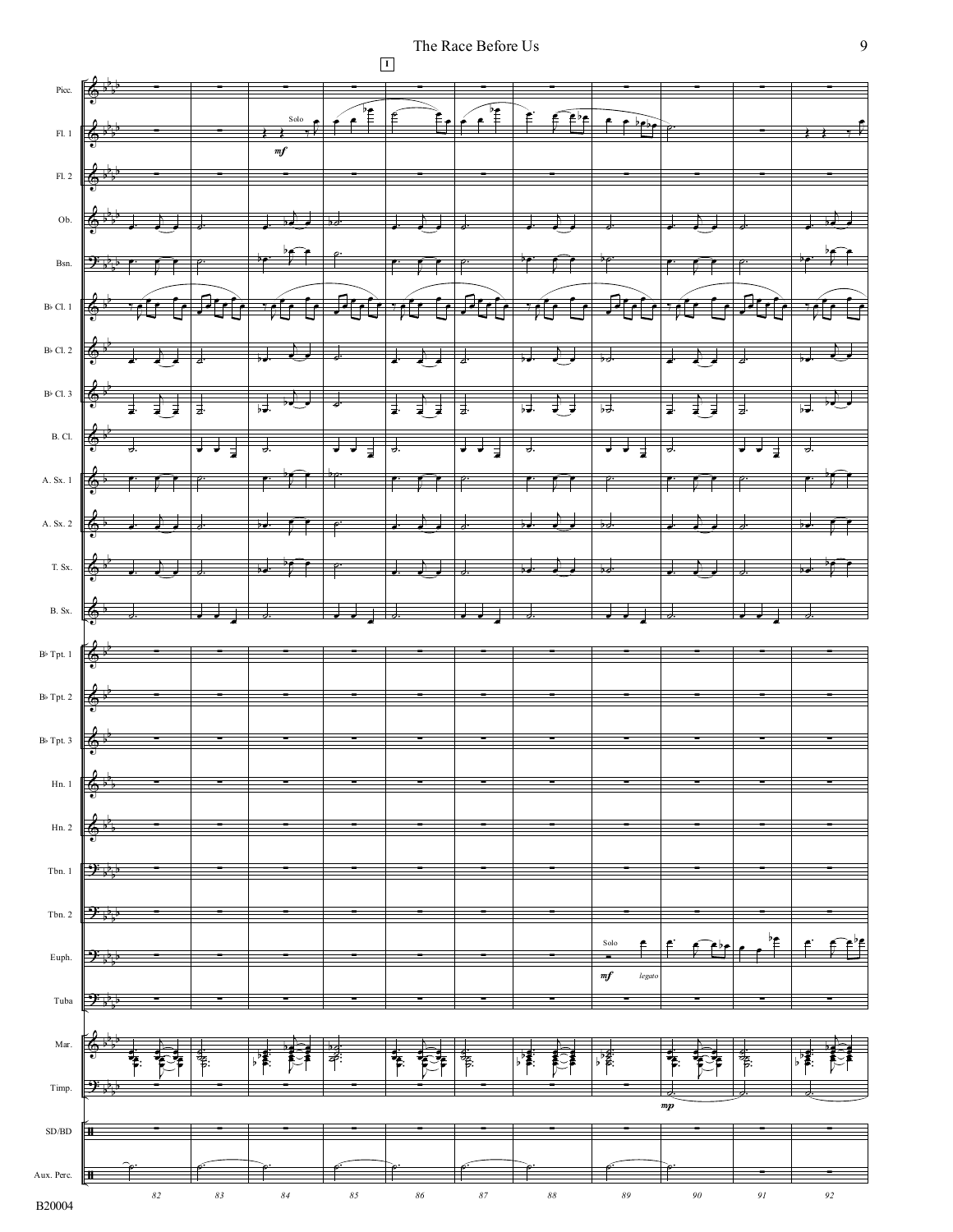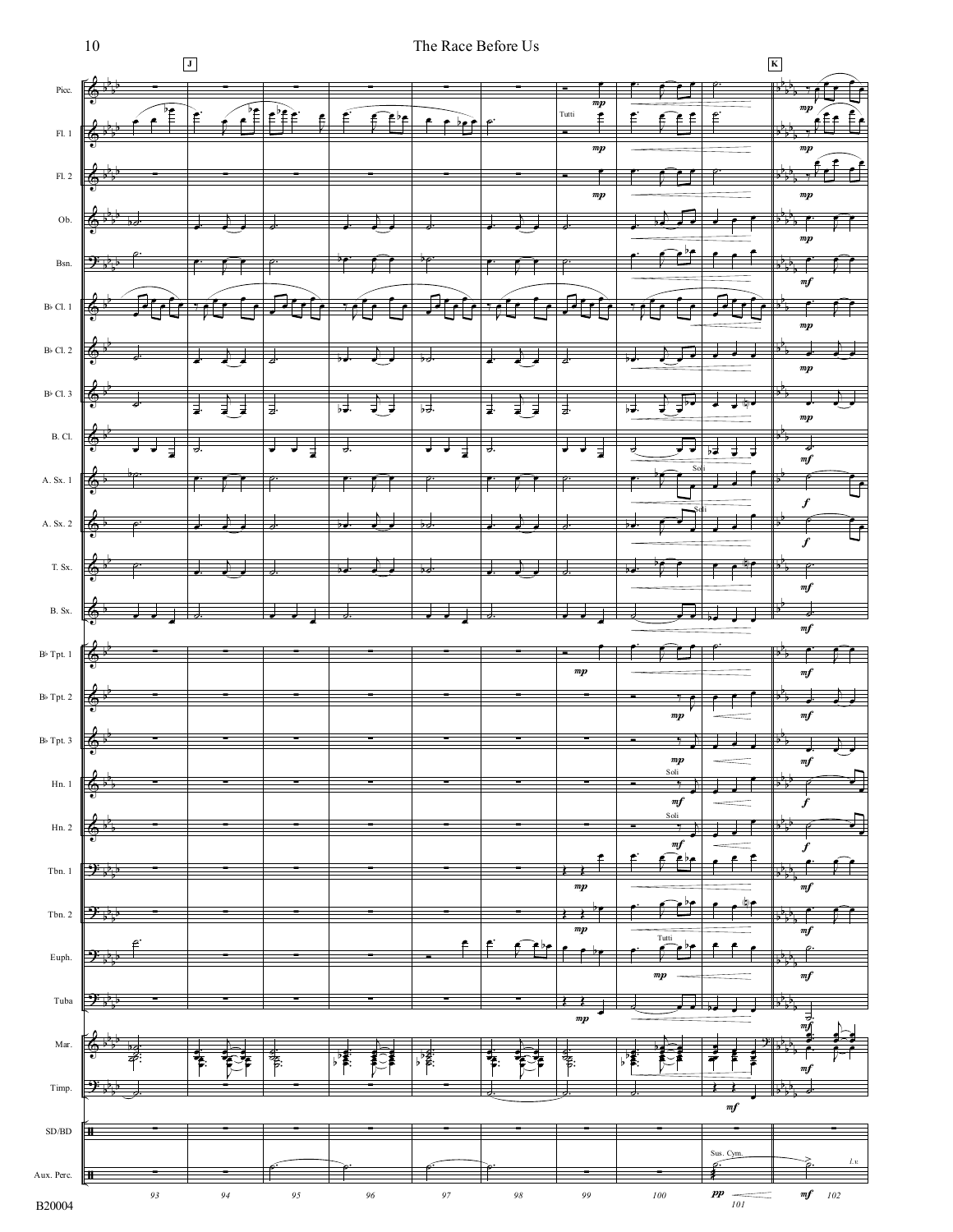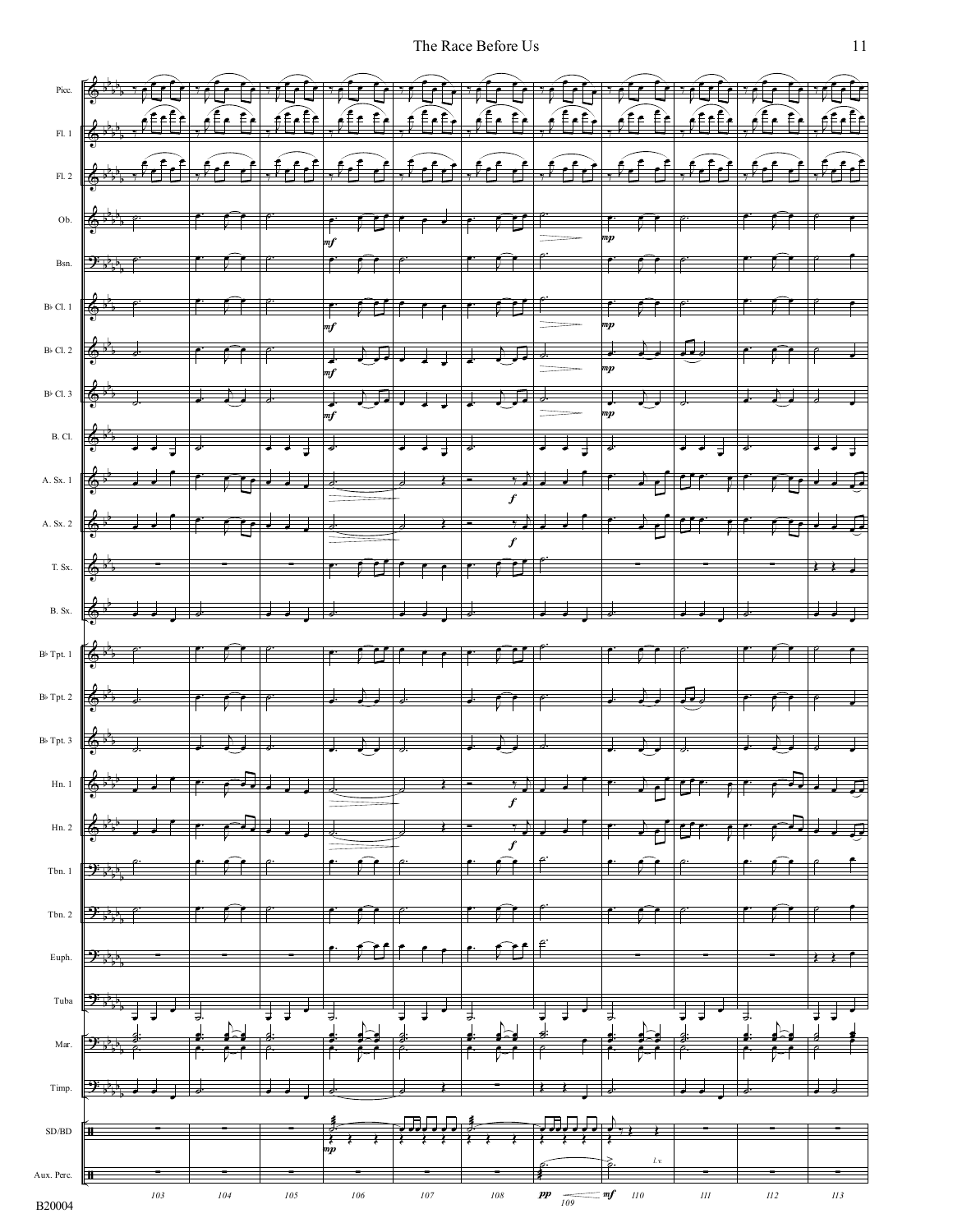

1 2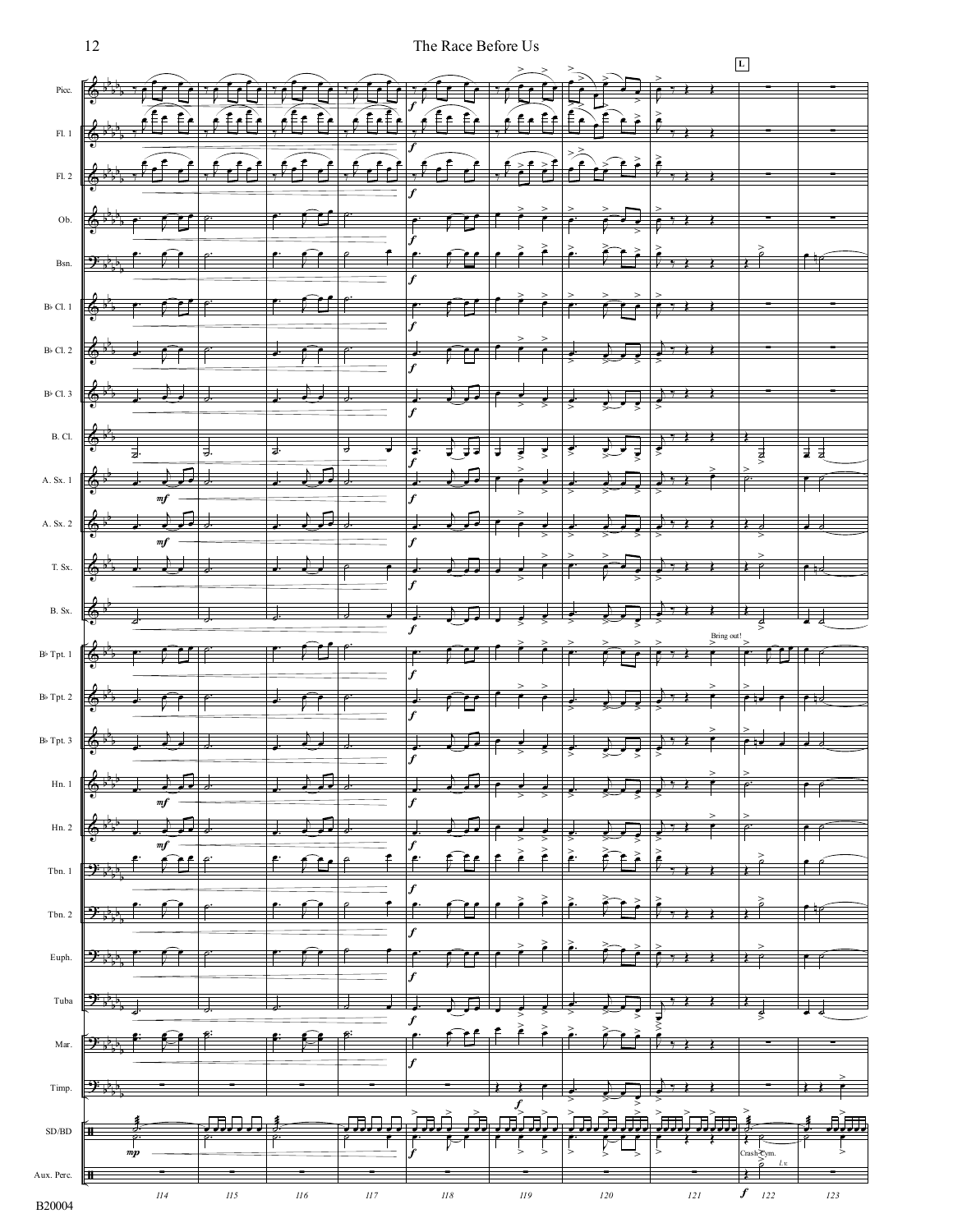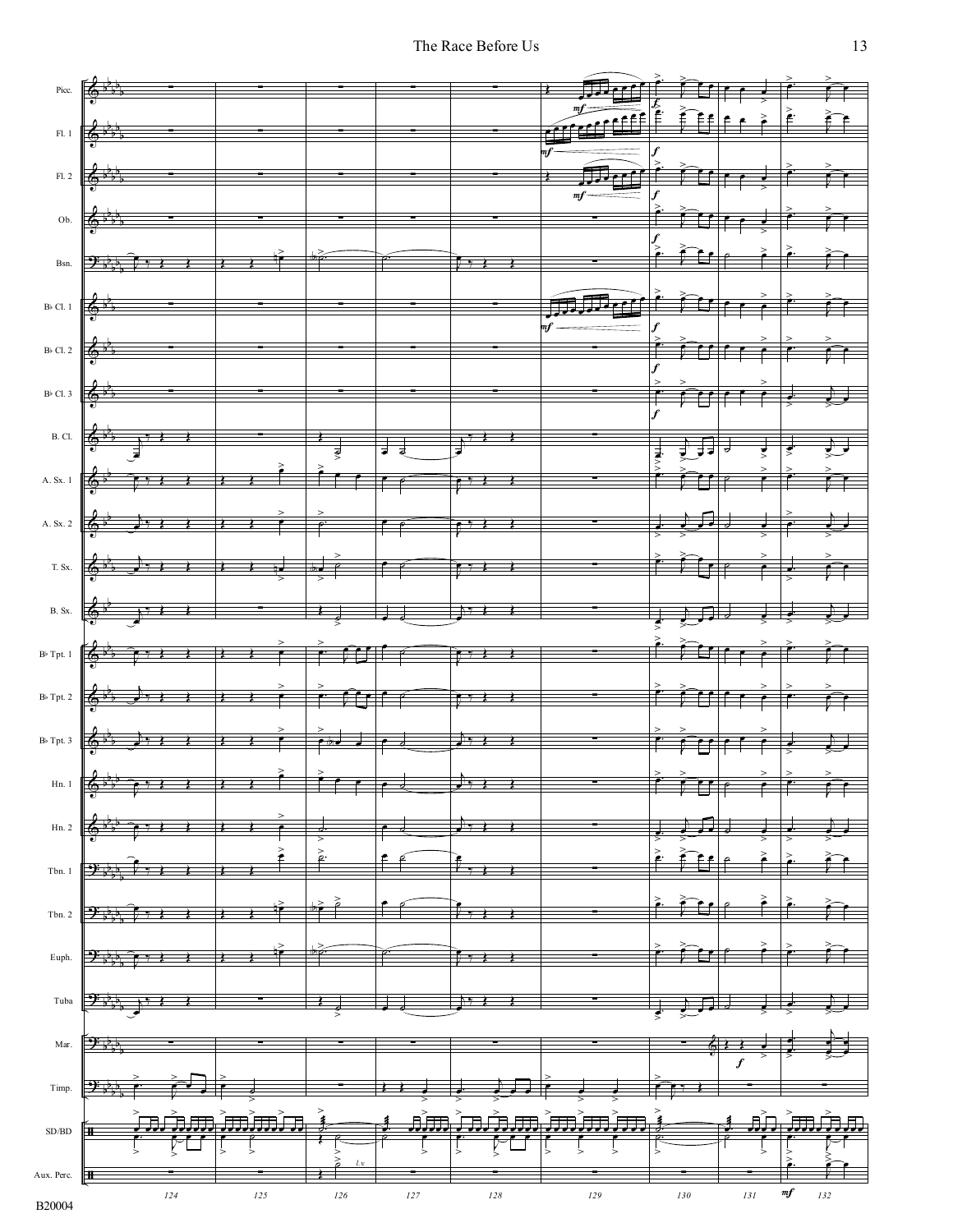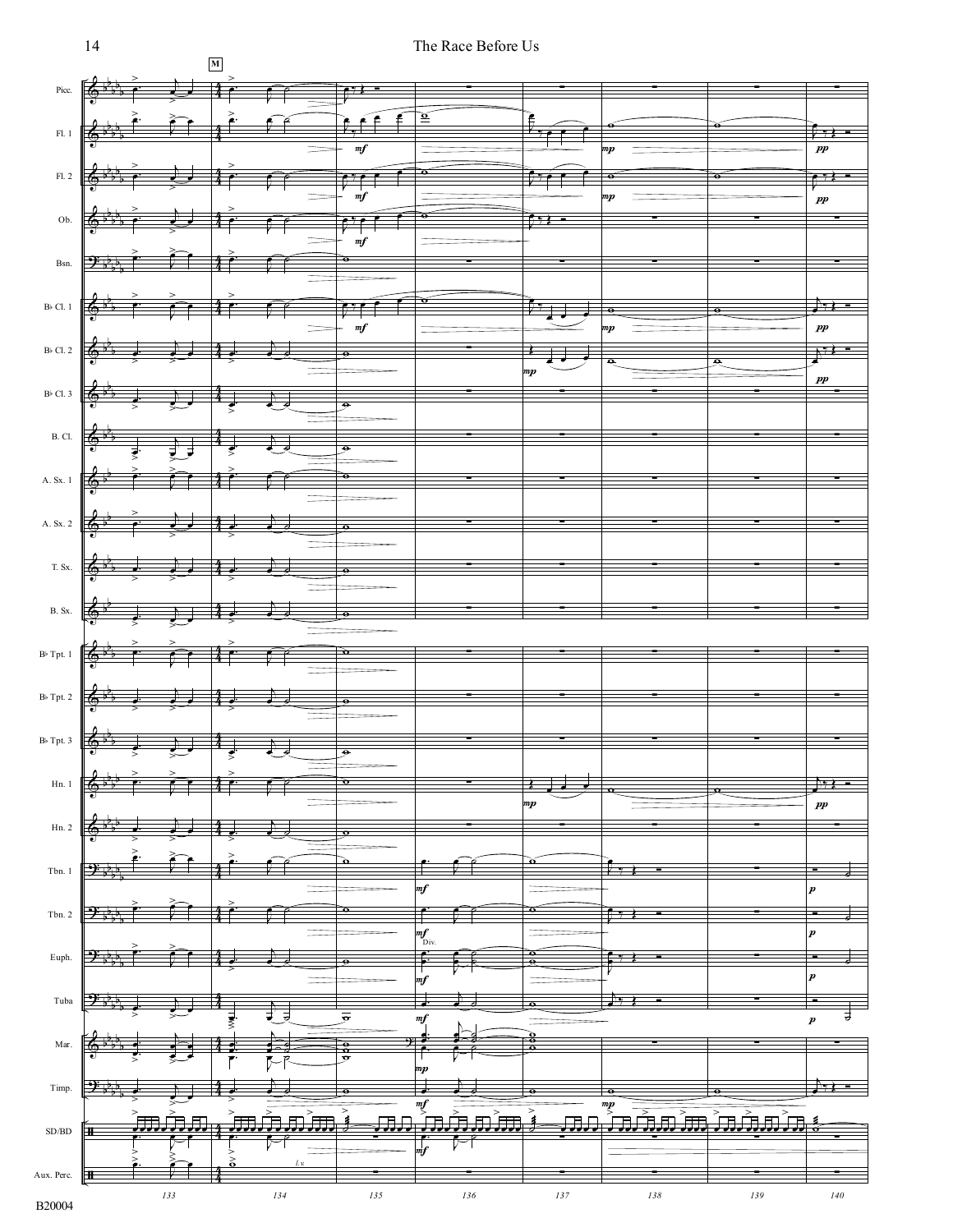

**B20004**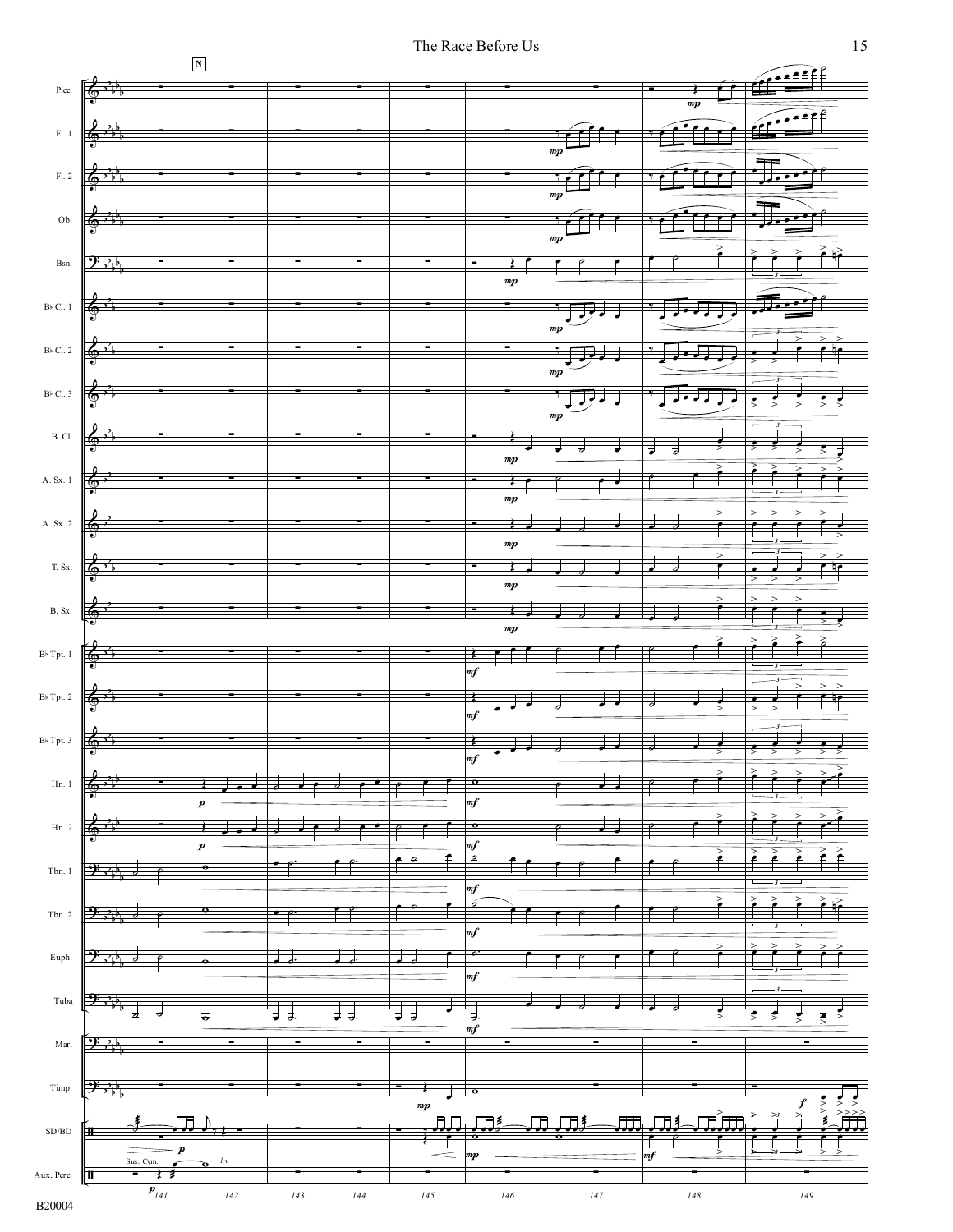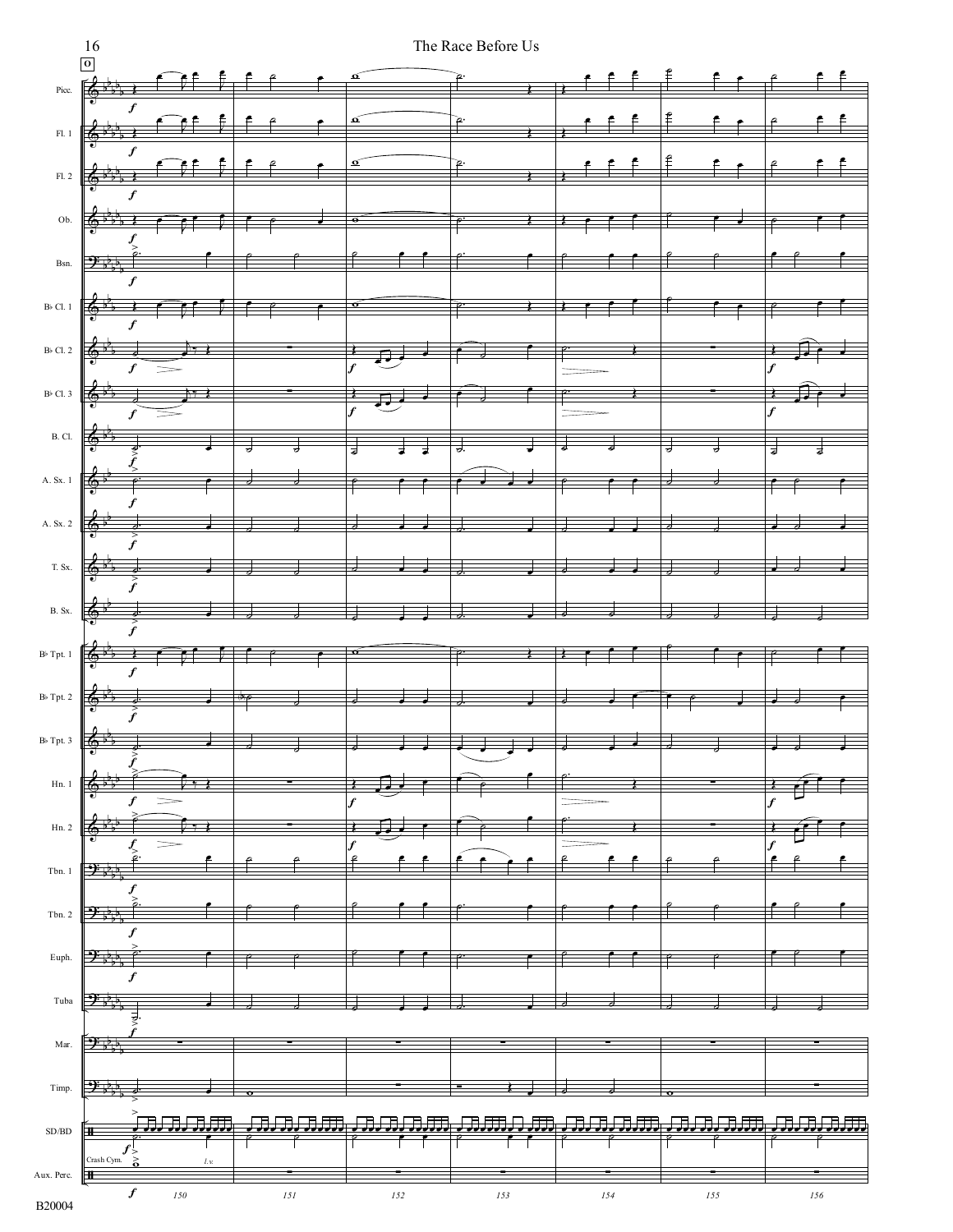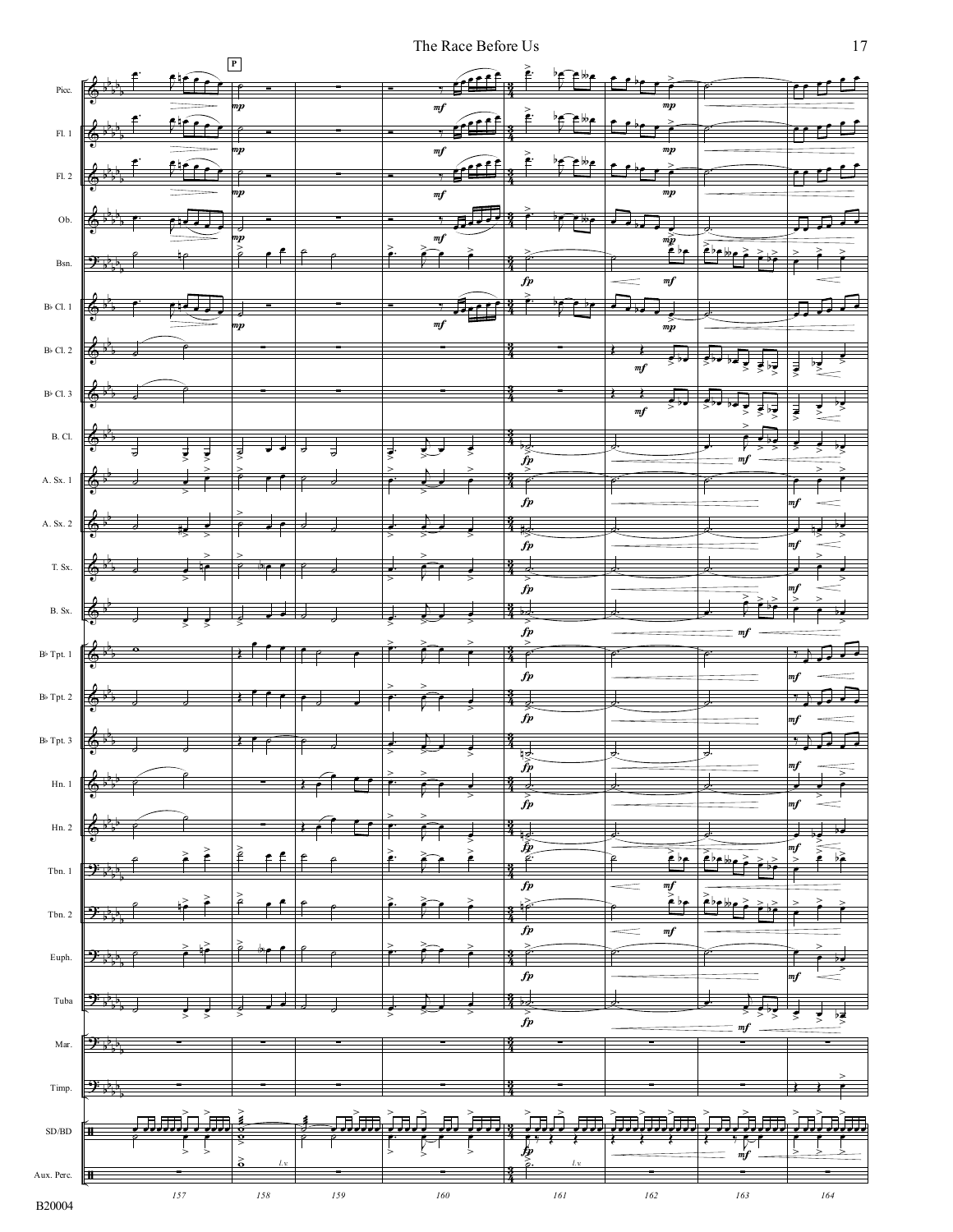18

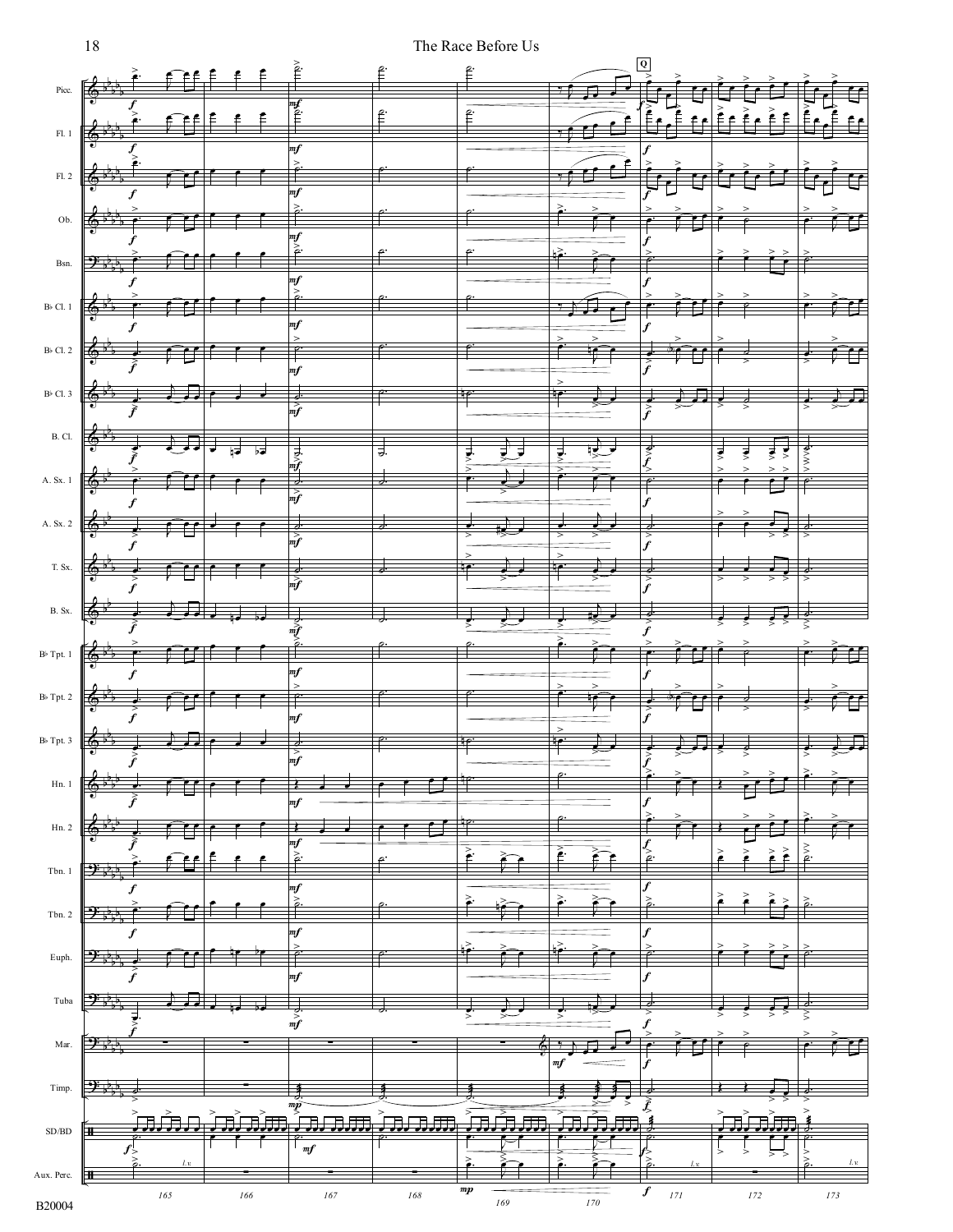| $\rm Picc.$ | $\begin{array}{c} \begin{array}{c} \begin{array}{c} \end{array} & \begin{array}{c} \end{array} & \begin{array}{c} \end{array} \\ \begin{array}{c} \end{array} \\ \begin{array}{c} \end{array} \\ \begin{array}{c} \end{array} \end{array} \end{array}$                                                                                                                                                            |         | $\Rightarrow$<br>$\frac{1}{\sqrt{2}}$ | $\overline{\cdot}$ |         |                    |                    |                                                                     |                                               |                                        |               |
|-------------|-------------------------------------------------------------------------------------------------------------------------------------------------------------------------------------------------------------------------------------------------------------------------------------------------------------------------------------------------------------------------------------------------------------------|---------|---------------------------------------|--------------------|---------|--------------------|--------------------|---------------------------------------------------------------------|-----------------------------------------------|----------------------------------------|---------------|
|             | FI. 1 $\frac{2}{5}$ $\frac{3}{5}$ $\frac{5}{5}$ $\frac{2}{5}$ $\frac{2}{5}$ $\frac{3}{5}$ $\frac{3}{5}$ $\frac{3}{5}$ $\frac{3}{5}$ $\frac{3}{5}$ $\frac{3}{5}$                                                                                                                                                                                                                                                   |         |                                       |                    |         |                    |                    |                                                                     |                                               |                                        |               |
|             |                                                                                                                                                                                                                                                                                                                                                                                                                   |         |                                       |                    |         |                    |                    | $f\hspace{-0.1cm}f$                                                 |                                               |                                        |               |
|             |                                                                                                                                                                                                                                                                                                                                                                                                                   |         |                                       |                    |         |                    |                    |                                                                     |                                               |                                        |               |
|             | $F1.2$ $\frac{1}{2}$ $\frac{1}{2}$ $\frac{1}{2}$ $\frac{1}{2}$ $\frac{1}{2}$ $\frac{1}{2}$ $\frac{1}{2}$ $\frac{1}{2}$ $\frac{1}{2}$ $\frac{1}{2}$ $\frac{1}{2}$ $\frac{1}{2}$                                                                                                                                                                                                                                    |         |                                       |                    |         |                    |                    |                                                                     |                                               |                                        |               |
|             | Ob. $\begin{array}{ c c c c c c c c } \hline \multicolumn{1}{ c }{3} & \multicolumn{1}{ c }{5} & \multicolumn{1}{ c }{5} & \multicolumn{1}{ c }{5} & \multicolumn{1}{ c }{5} & \multicolumn{1}{ c }{5} & \multicolumn{1}{ c }{5} & \multicolumn{1}{ c }{5} & \multicolumn{1}{ c }{5} & \multicolumn{1}{ c }{5} & \multicolumn{1}{ c }{5} & \multicolumn{1}{ c }{5} & \multicolumn{1}{ c }{5} & \multicolumn{1}{ $ |         |                                       |                    |         |                    |                    |                                                                     |                                               |                                        |               |
|             |                                                                                                                                                                                                                                                                                                                                                                                                                   |         |                                       |                    |         |                    |                    |                                                                     |                                               |                                        |               |
|             | Bsn. $\frac{1}{2}$ $\frac{1}{2}$ $\frac{1}{2}$ $\frac{1}{2}$ $\frac{1}{2}$ $\frac{1}{2}$ $\frac{1}{2}$ $\frac{1}{2}$ $\frac{1}{2}$ $\frac{1}{2}$ $\frac{1}{2}$ $\frac{1}{2}$ $\frac{1}{2}$ $\frac{1}{2}$ $\frac{1}{2}$ $\frac{1}{2}$ $\frac{1}{2}$ $\frac{1}{2}$ $\frac{1}{2}$ $\frac{1}{2}$ $\frac{1}{2}$ $\frac{1}{$                                                                                            |         |                                       |                    |         |                    |                    |                                                                     |                                               |                                        |               |
|             |                                                                                                                                                                                                                                                                                                                                                                                                                   |         |                                       |                    |         |                    |                    |                                                                     |                                               |                                        |               |
|             | $B_5C1$ $\frac{2}{5}$ $\frac{3}{5}$ $\frac{3}{5}$ $\frac{3}{5}$ $\frac{3}{5}$ $\frac{3}{5}$ $\frac{3}{5}$                                                                                                                                                                                                                                                                                                         |         |                                       |                    |         |                    |                    |                                                                     |                                               |                                        |               |
|             |                                                                                                                                                                                                                                                                                                                                                                                                                   |         |                                       |                    |         |                    |                    |                                                                     |                                               |                                        |               |
|             | $B_1 C1.2$                                                                                                                                                                                                                                                                                                                                                                                                        |         |                                       |                    |         |                    |                    | $\frac{1}{\sqrt{\frac{1}{f}}\sqrt{\frac{1}{f}}\sqrt{\frac{1}{f}}}}$ | $\begin{array}{c c c c c} \hline \end{array}$ |                                        |               |
|             |                                                                                                                                                                                                                                                                                                                                                                                                                   |         |                                       |                    |         |                    |                    |                                                                     |                                               |                                        |               |
|             | $B_1 C1.3$ $3 \frac{1}{2} \frac{1}{2}$ $4 \frac{1}{2} \frac{1}{2}$ $5 \frac{1}{2} \frac{1}{2}$ $5 \frac{1}{2} \frac{1}{2}$                                                                                                                                                                                                                                                                                        |         |                                       |                    |         |                    |                    |                                                                     |                                               |                                        |               |
|             |                                                                                                                                                                                                                                                                                                                                                                                                                   |         |                                       |                    |         |                    |                    | ķ                                                                   |                                               |                                        |               |
|             |                                                                                                                                                                                                                                                                                                                                                                                                                   |         |                                       |                    |         |                    |                    |                                                                     |                                               |                                        |               |
|             |                                                                                                                                                                                                                                                                                                                                                                                                                   |         |                                       |                    |         |                    |                    |                                                                     |                                               |                                        |               |
|             |                                                                                                                                                                                                                                                                                                                                                                                                                   |         |                                       |                    |         | $\overline{\cdot}$ | $\bar{\mathbb{F}}$ |                                                                     |                                               |                                        |               |
|             |                                                                                                                                                                                                                                                                                                                                                                                                                   |         |                                       |                    |         |                    |                    | ff                                                                  |                                               |                                        |               |
|             | A. Sx. 2 $\left  \begin{array}{ccc} \frac{1}{\sqrt{3}} & \frac{1}{\sqrt{3}} & \frac{1}{\sqrt{3}} \\ \frac{1}{\sqrt{3}} & \frac{1}{\sqrt{3}} & \frac{1}{\sqrt{3}} \\ \frac{1}{\sqrt{3}} & \frac{1}{\sqrt{3}} & \frac{1}{\sqrt{3}} \end{array} \right $                                                                                                                                                             |         |                                       |                    |         |                    |                    |                                                                     |                                               |                                        | $\frac{1}{2}$ |
|             |                                                                                                                                                                                                                                                                                                                                                                                                                   |         |                                       |                    |         |                    |                    |                                                                     |                                               |                                        |               |
|             | T. Sx. $\left \begin{array}{ccc} \frac{1}{\sqrt{3}} & \frac{1}{\sqrt{3}} & \frac{1}{\sqrt{3}} \\ \frac{1}{\sqrt{3}} & \frac{1}{\sqrt{3}} & \frac{1}{\sqrt{3}} \\ \frac{1}{\sqrt{3}} & \frac{1}{\sqrt{3}} & \frac{1}{\sqrt{3}} \end{array}\right  \left \begin{array}{c} \frac{1}{\sqrt{3}} \\ \frac{1}{\sqrt{3}} \\ \frac{1}{\sqrt{3}} \\ \frac{1}{\sqrt{3}} \end{array}\right $                                  |         |                                       |                    |         |                    |                    |                                                                     |                                               | ₹                                      |               |
|             |                                                                                                                                                                                                                                                                                                                                                                                                                   |         |                                       |                    |         |                    |                    |                                                                     |                                               |                                        |               |
|             |                                                                                                                                                                                                                                                                                                                                                                                                                   |         |                                       |                    |         |                    |                    |                                                                     |                                               |                                        |               |
|             |                                                                                                                                                                                                                                                                                                                                                                                                                   |         |                                       |                    |         |                    |                    |                                                                     |                                               |                                        |               |
|             |                                                                                                                                                                                                                                                                                                                                                                                                                   |         |                                       |                    |         |                    |                    |                                                                     |                                               |                                        |               |
|             | $B_3$ Tpt. 1 $\left[\frac{A}{2},\frac{b}{2},-\frac{b}{2},-\frac{b}{2},-\frac{b}{2},-\frac{b}{2},-\frac{c}{2}\right]$                                                                                                                                                                                                                                                                                              |         |                                       |                    |         |                    |                    |                                                                     |                                               |                                        |               |
|             |                                                                                                                                                                                                                                                                                                                                                                                                                   |         |                                       |                    |         |                    |                    |                                                                     |                                               |                                        |               |
|             | By Tpt. 2 $\left \left \left \left \left \left \left \left \right \right \right \right \right \right  \right  \leq \left \left \left \left \left \left \left \right \right \right \right \right  \right  \right $                                                                                                                                                                                                 |         |                                       |                    |         |                    |                    | $\frac{1}{\sqrt{2}}$                                                | $\triangleq$                                  | $\stackrel{\text{>}}{\longrightarrow}$ | 產             |
|             |                                                                                                                                                                                                                                                                                                                                                                                                                   |         |                                       |                    |         |                    |                    |                                                                     |                                               |                                        |               |
|             |                                                                                                                                                                                                                                                                                                                                                                                                                   |         |                                       |                    |         |                    |                    | $\overline{\cdot}$                                                  |                                               |                                        |               |
|             | $B_{3}$ Tpt. 3 $\frac{1}{2}$ $\frac{1}{2}$ $\frac{1}{2}$ $\frac{1}{2}$ $\frac{1}{2}$ $\frac{1}{2}$ $\frac{1}{2}$ $\frac{1}{2}$ $\frac{1}{2}$ $\frac{1}{2}$                                                                                                                                                                                                                                                        |         |                                       |                    |         |                    |                    |                                                                     | $\frac{1}{2}$                                 |                                        |               |
| Hn. 1       |                                                                                                                                                                                                                                                                                                                                                                                                                   |         |                                       |                    |         |                    |                    |                                                                     |                                               |                                        |               |
|             |                                                                                                                                                                                                                                                                                                                                                                                                                   |         |                                       |                    |         | ∬                  |                    |                                                                     |                                               |                                        |               |
| Hn. 2       |                                                                                                                                                                                                                                                                                                                                                                                                                   |         |                                       |                    |         |                    |                    |                                                                     |                                               |                                        |               |
|             |                                                                                                                                                                                                                                                                                                                                                                                                                   |         |                                       |                    |         | a<br>C             |                    |                                                                     | ≨ا                                            | ř                                      |               |
| Tbn. 1      |                                                                                                                                                                                                                                                                                                                                                                                                                   |         |                                       |                    |         |                    |                    | ℋ                                                                   |                                               |                                        |               |
| Tbn. 2      |                                                                                                                                                                                                                                                                                                                                                                                                                   |         |                                       | $\geq$             |         | ⋧                  |                    |                                                                     |                                               |                                        |               |
|             |                                                                                                                                                                                                                                                                                                                                                                                                                   |         |                                       |                    |         |                    |                    | ∯                                                                   |                                               |                                        |               |
| Euph.       |                                                                                                                                                                                                                                                                                                                                                                                                                   |         |                                       |                    |         |                    |                    |                                                                     |                                               |                                        |               |
|             |                                                                                                                                                                                                                                                                                                                                                                                                                   |         |                                       |                    |         |                    |                    | ff                                                                  |                                               |                                        |               |
| Tuba        |                                                                                                                                                                                                                                                                                                                                                                                                                   |         |                                       |                    |         |                    |                    |                                                                     |                                               |                                        |               |
|             |                                                                                                                                                                                                                                                                                                                                                                                                                   |         |                                       |                    |         |                    |                    |                                                                     |                                               | 븇                                      |               |
| Mar.        |                                                                                                                                                                                                                                                                                                                                                                                                                   |         |                                       |                    |         |                    |                    | ∬<br>٠                                                              |                                               |                                        |               |
|             |                                                                                                                                                                                                                                                                                                                                                                                                                   |         |                                       |                    |         |                    |                    | ∯                                                                   |                                               |                                        |               |
| Timp.       | <u>י י</u>                                                                                                                                                                                                                                                                                                                                                                                                        |         |                                       |                    |         |                    |                    |                                                                     |                                               |                                        |               |
|             |                                                                                                                                                                                                                                                                                                                                                                                                                   |         |                                       |                    |         |                    |                    | ff                                                                  |                                               |                                        |               |
| SD/BD       | Ħ                                                                                                                                                                                                                                                                                                                                                                                                                 |         |                                       |                    |         |                    |                    |                                                                     |                                               |                                        |               |
|             |                                                                                                                                                                                                                                                                                                                                                                                                                   |         |                                       | $\geq$             |         |                    |                    | ∬                                                                   |                                               |                                        | $\chi$ choke  |
| Aux. Perc.  | ⊞                                                                                                                                                                                                                                                                                                                                                                                                                 | $174\,$ |                                       |                    | $175\,$ |                    | $176\,$            | ۰<br>f f                                                            | $177\,$                                       |                                        | $178\,$       |